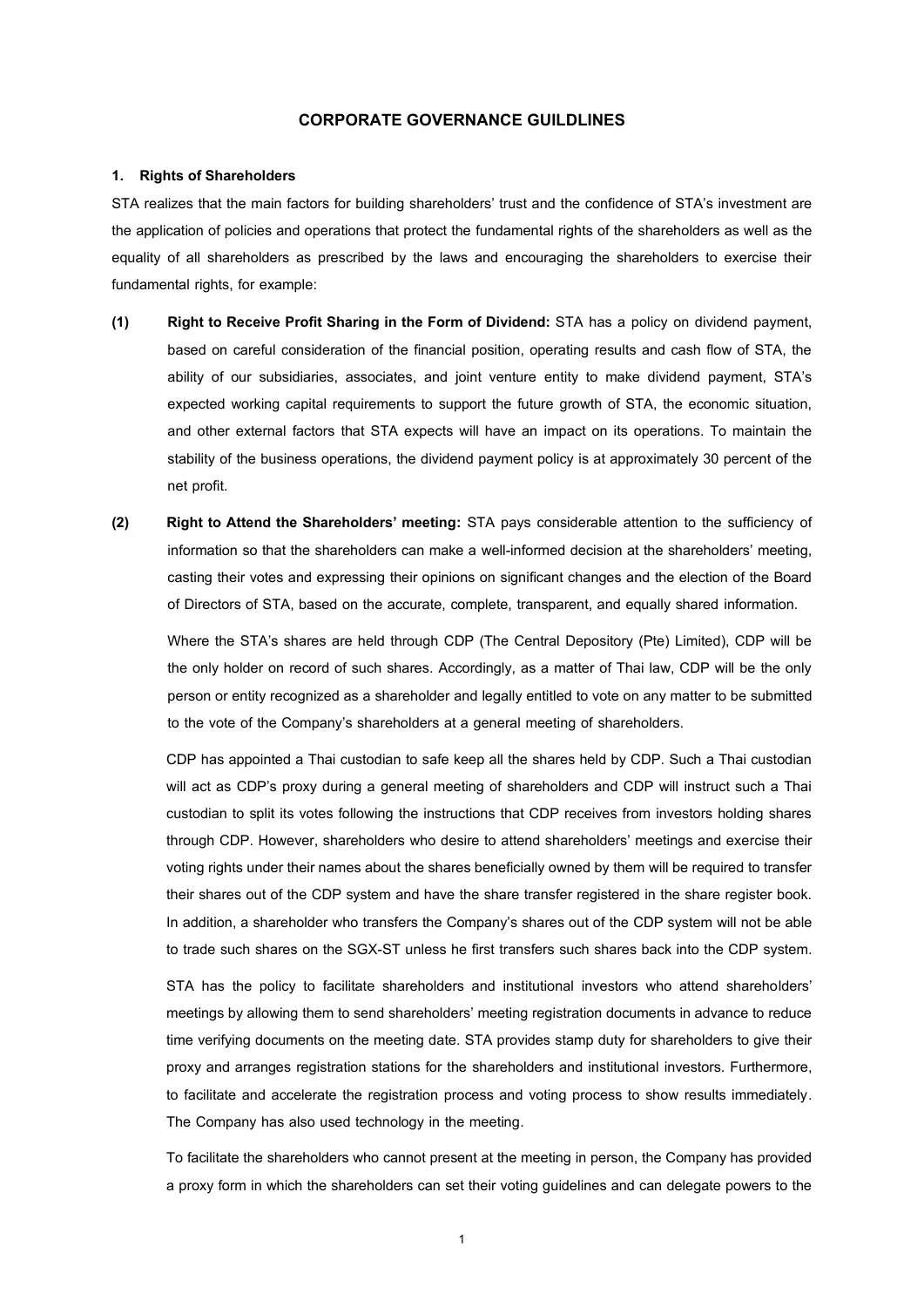Company's independent directors nominated by the Company as an alternative for proxy by providing all 3 forms of proxy forms as required by law on the Company's website for the shareholders' appropriate consideration owing to preparing stamp duties.

**(3) Right to Vote on Agenda Items in the Shareholders' meeting:** The completed invitation to the shareholders' meeting and attachments prepared in Thai and English will be arranged to shareholders in advance. The invitation to shareholders' meeting includes details on agenda items, attachments to agenda items, opinions of the Board of Directors of STA, proxy forms as prescribed by the Ministry of Commerce, a name list of all independent directors to whom the shareholders can give their proxy, and a map of the meeting venue. The invitation to the shareholders' meeting also includes the information regarding the required documents that shareholders have to present to the meeting in order to protect their right to attend the meeting, and also attached the Articles of Association of STA related to the shareholders' meeting and voting instructions. Furthermore, shareholders can obtain information thoroughly and access to all information regarding to the agenda of the shareholders' meeting in advance at least 30 days before the meeting date via www. sritranggroup.com and the website of the SGXST via www.sgx.com ("SGXNET"). Moreover, STA has assigned Thailand Securities Depository Co., Ltd. (TSD) and CDP as its securities registrar to dispatch the meeting invitation and other related documents to shareholders at least 21 days before the meeting aimed to give shareholders a time for considering the details of each agenda and conducting the meeting in order of agenda as informed in a notice of meeting. The policy of STA is that no additional agenda item is included in the meeting without prior notice to the shareholder.

For the agenda related to directors' election, STA gives an opportunity to shareholders to vote each director individually. In addition, STA provides examiners for the vote counting on the meeting date and discloses the information in the minutes of the shareholders' meeting.

## **(4) Equal Right to Express Opinions and Make Inquiries in the Shareholders' meeting:**

With respect to agenda items and proposed agenda items, the Chairman of the shareholders' meeting should allocate sufficient time and encourage the shareholders to express their opinions and make inquiries in the meeting.

The Chairman of each sub-committee and the legal advisors will be presented at the annual general meeting to address questions that shareholders may have. External auditors will also be presented to address queries about the audit of the Company and the auditors' report. STA will note the questions and clarifications in the minutes of the shareholders' meeting for acknowledgment of shareholders who did not attend the meeting.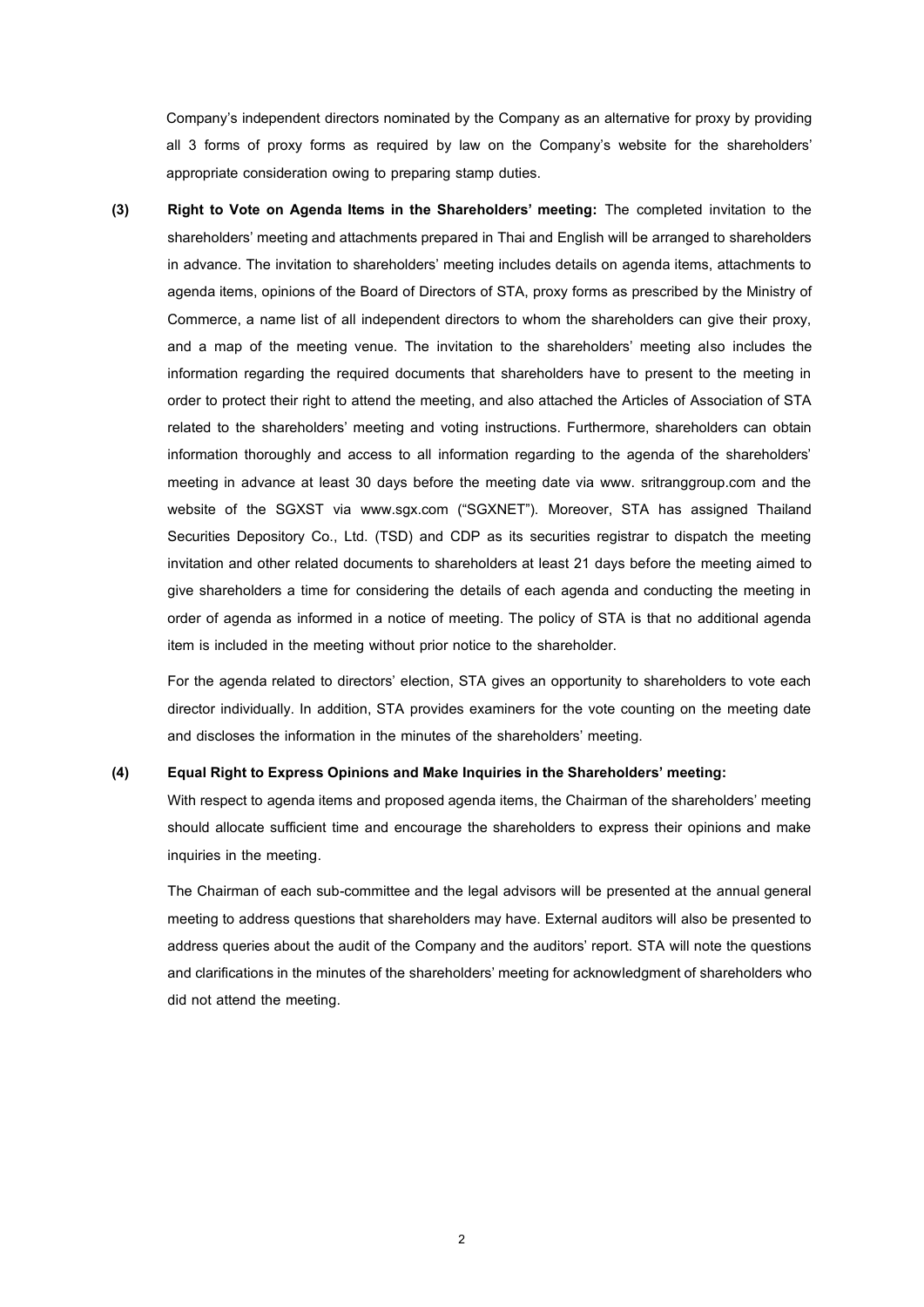### **2. Fair Treatment of Shareholders**

STA has the policies of fair and equitable treatment to all groups of shareholders including institutional investors, foreign investors, and retail shareholders.

- (1) The shareholders' meeting shall be held in accordance with the agenda mentioned in the invitation to the shareholders' meeting. STA sends a complete invitation to shareholders' meeting, including attachments, both in Thai and English language with all sufficient information relevant to the meeting to the shareholders. Moreover, STA posts all information which is relevant to the meeting via its website (www.sritranggroup.com) so that the shareholders will have sufficient time to carefully study this information and can download the proxy form and the Company has nominated the independent directors to be a proxy on behalf of the shareholders who cannot attend the meeting by themselves. In addition, the invitation to the shareholders' meeting shall be advertised no less than three days before the shareholders' meeting in a daily newspaper for at least three consecutive days to allow shareholders to have sufficient time to prepare for attending the shareholders' meeting. Before the commencement of each meeting, the Chairman will give instructions on the voting and the counting methods as clearly prescribed. Furthermore, the Company's Board of Directors had the policy not to add any unnecessary agenda which did not notified shareholders in advance. During the meeting, the Chairman allows the shareholders, equally, to make inquiries and express their opinions as well as to make recommendations. The Chairman also answers questions and provides complete information as requested by the shareholders. After the meeting, STA will send the minutes of the shareholders' meeting to the SET within the prescribed period.
- (2) STA gives an opportunity to shareholders to cast their vote on one share one vote approach and encourages the shareholders to use ballots for voting on each agenda item. The ballots shall be kept in the meeting room for vote counting prior to the announcement of the resolutions. For transparency, STA announces the detailed results showing the number of votes cast for and against each resolution, no vote and voided ballots and the respective percentages and keeps all ballots having signatures of the shareholders or their proxy of the disagreed agenda for future reference.
- (3) Minutes of the shareholders' meeting must be accurately and completely recorded and submitted to the SET within 14 days after the shareholders' meeting. The resolutions of the shareholders' meeting will be announced on SET and SGX's websites and posted on the website of STA at www.sritranggroup.com and on SGXNET.
- (4) The policy regarding the monitoring of the use of insider information has been established for strict compliance by personnel at all levels, and it has also been publicized by human resources department.
- (5) Directors, executives and related persons as stated in Section 89/1, the Securities and Exchange Act B.E. 2535, must report changes in securities holding of STA to the SEC according to Section 59 of the Securities and Exchange Act B.E. 2535 within 3 business days from the first day that securities holding changes through online channels. Then, the Company Secretary will get the report from the SEC's system and gather, submit a summary and propose to the Board of Directors' meeting in every quarter.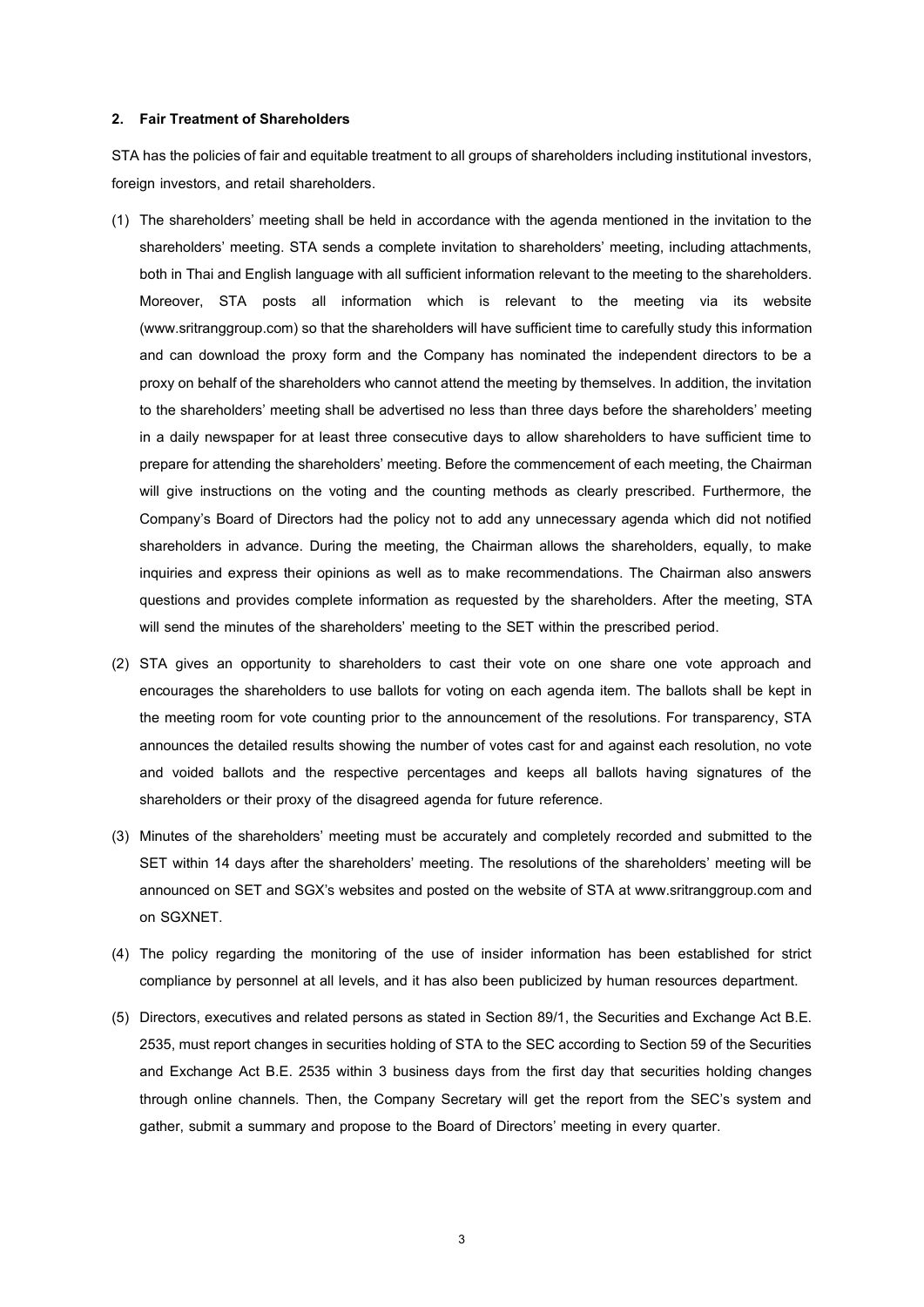- (6) STA establishes the silent period policy to abstain from securities trading 30 days before the announcement to the Stock Exchange of Thailand and at least 24 hours after the public disclosure for directors and executives, as the SEC's prescribed, to strictly comply with.
- (7) Directors and executives are required to report their conflict of interests including their related persons at the first time for newly nominated directors and executives and if any changes during his/her position as well as at the end of each year by assigning Company Secretary to keep the report. If there is any conflict of interest found, Company Secretary shall report to the Chairman of the Board and the Chairman of Audit Committee to acknowledge.
- (8) A full and clear disclosure of shareholding structure in the subsidiaries and associates is made to assure shareholders that the operational structure of STA is transparent and accountable.
- (9) STA places importance on the accurate, full, timely, and transparent disclosure of information on various issues to shareholders. As such, significant information is disclosed on a regular basis.
- (10) STA has established a channel of communication for minority shareholders to directly access information on various issues e.g. the activities of the Board of Directors, supervision and monitoring of the operation, and auditing through the email address of the independent directors. Furthermore, minority shareholders may directly seek information from the Company Secretary of STA and the Investor Relations Office as following details:
	- The Audit Committee, E-Mail Address[: auditcommittee@sritranggroup.com](mailto:auditcommittee@sritranggroup.com)
	- The Company Secretary, E-Mail Address[: corporatesecretary@sritranggroup.com](mailto:corporatesecretary@sritranggroup.com)
	- The Investor Relations Office, E-Mail Address: [ir@sritranggroup.com](mailto:ir@sritranggroup.com)
	- Telephone no. +662-207-4590

### **3. Role of Stakeholders**

STA fully realises that the growth and development of STA has resulted from the full support given by all interested parties. STA places importance on the rights of all stakeholders, both internal stakeholders such as personnel, staff members, and the Executives of STA and the subsidiaries and external stakeholders such as commercial partners ranging from the suppliers of raw materials to various groups of customers of finished products, financial institutions, government agencies that provide close co-operation, and finally, the shareholders of STA. In this regard, STA realises its responsibilities towards the above-mentioned stakeholders. The Board of Directors of STA has reviewed stakeholder engagement policy and established the policies concerning the non-infringement of intellectual property such as copyright, patent, and trademark as well as the whistleblower policy which has specified the channels of notice or complaint, operating procedure, and guidelines for the protection of claimer(s) in the Company's website. The Board of Directors has also established the anti-corruption policy to build a good conscience and right core value in order to prevent any type of corruptions in the organisation.

STA is aware of the principles and standards on human rights. As such, STA has established human rights and non-discrimination policy focusing on the equitable treatment to all stakeholders. Such policy was disseminated to all employees for their adherence.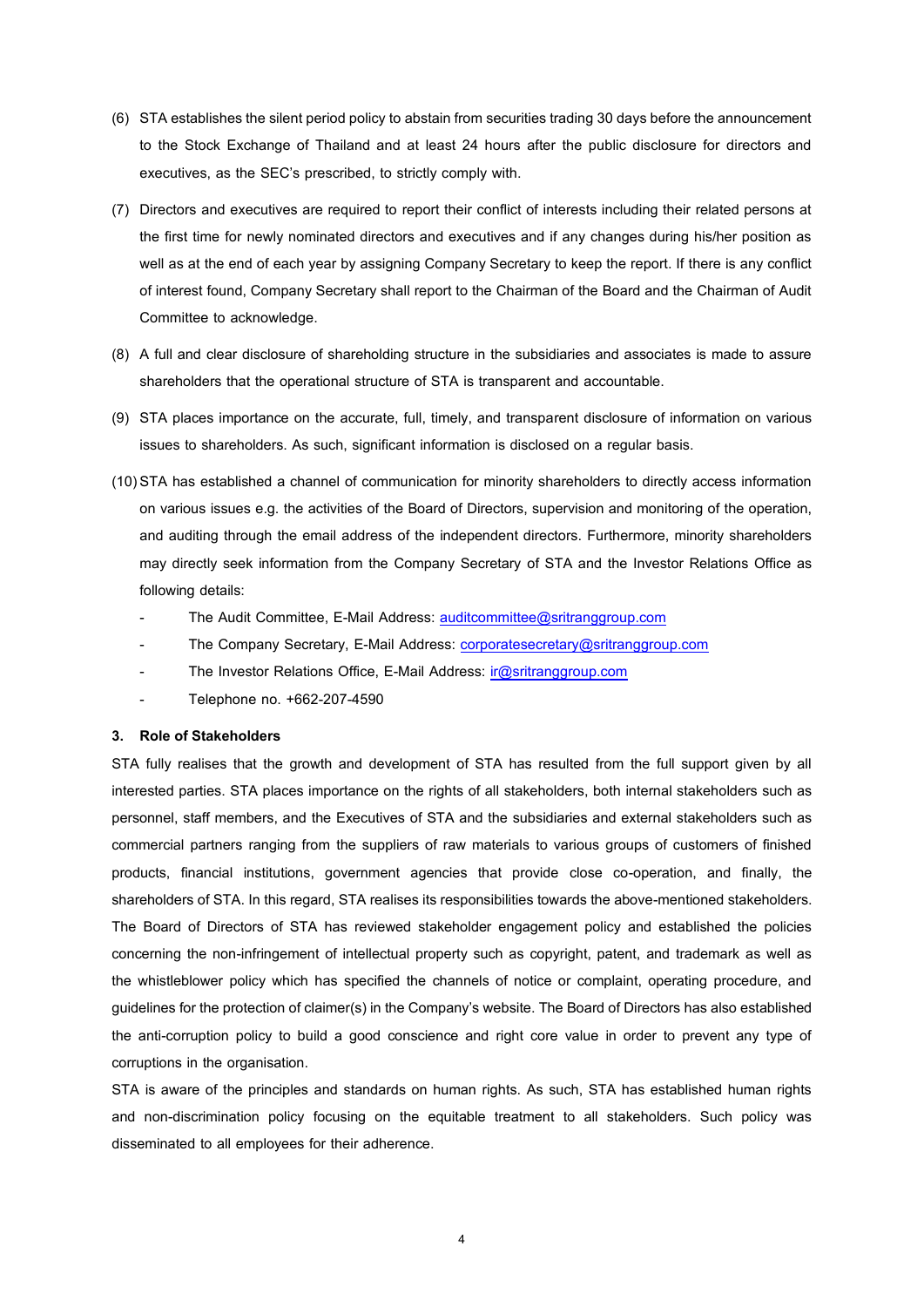The followings are details of policies in connection with stakeholders:

#### **Shareholders:**

STA is committed to be the representative of its shareholders in conducting its business operation in a transparent manner, and having a reliable accounting and finance system that brings the highest satisfaction to shareholders by continuous considering the long-term, sustainable growth of STA and an adequate return. **Employees:**

STA treats its employees equally and fairly by providing a good and safe working environment as well as adequate remuneration that is consistent with performance. Moreover, STA supports its employees in terms of providing the opportunity to develop knowledge, skills and experiences for career improvement. STA has established a Health and Working Environment Committee. A training program is specially designed for relevant personnel responsible for overseeing, providing advice, and giving accurate information on safety, occupational health, and the working environment, and the prevention of accidents resulting from work as well as providing other interesting health information to the employees. STA also promotes and provides training to employees to use natural resources wisely. Considering the employee's welfare with respect to the safe and maximum working efficiency, STA has introduced various activities that promote the quality of life of employees, such as establishing annual health checkup, a library and creating entertainment programs as well as various activities which are designed to promote employees' good physical and mental health. Moreover, a handbook for employees has been published and is publicized through STA Intranet.

The Company has established the employee provident fund of which permanent employees are entitled to apply for with options to pay the contribution at the flexible rate, the minimum of 3% to the maximum of 15% of total salary, which is not entitle to years of service. The contribution rate paid by the Company depends on years of services of each employee. The employee will receive such provident fund benefit on the termination of their employment or upon their resignation from provident fund according to their entitlement except for cases where the terminations are not eligible to the compensations.

The Board of Directors of STA has established the anti-corruption policy and communicated with employees to provide better knowledge and understanding for the prevention of corruption. This is to build a good business conscious, right core value, and good corporate culture.

The Board of Directors of STA has established the Whistleblower Policy and set channel for appellant from all groups of stakeholders regarding falsify or inappropriate actions which may cause the damage to the Company including protective measures for claimer who is in good faith.

#### **Customers:**

STA is committed to creating customer satisfaction by producing quality products and delivering the products on a timely basis and maintaining a good sustainable relationship. A guideline for customer relations practice is included in the Code of Business Conduct under Conduct of Relations to the Customers.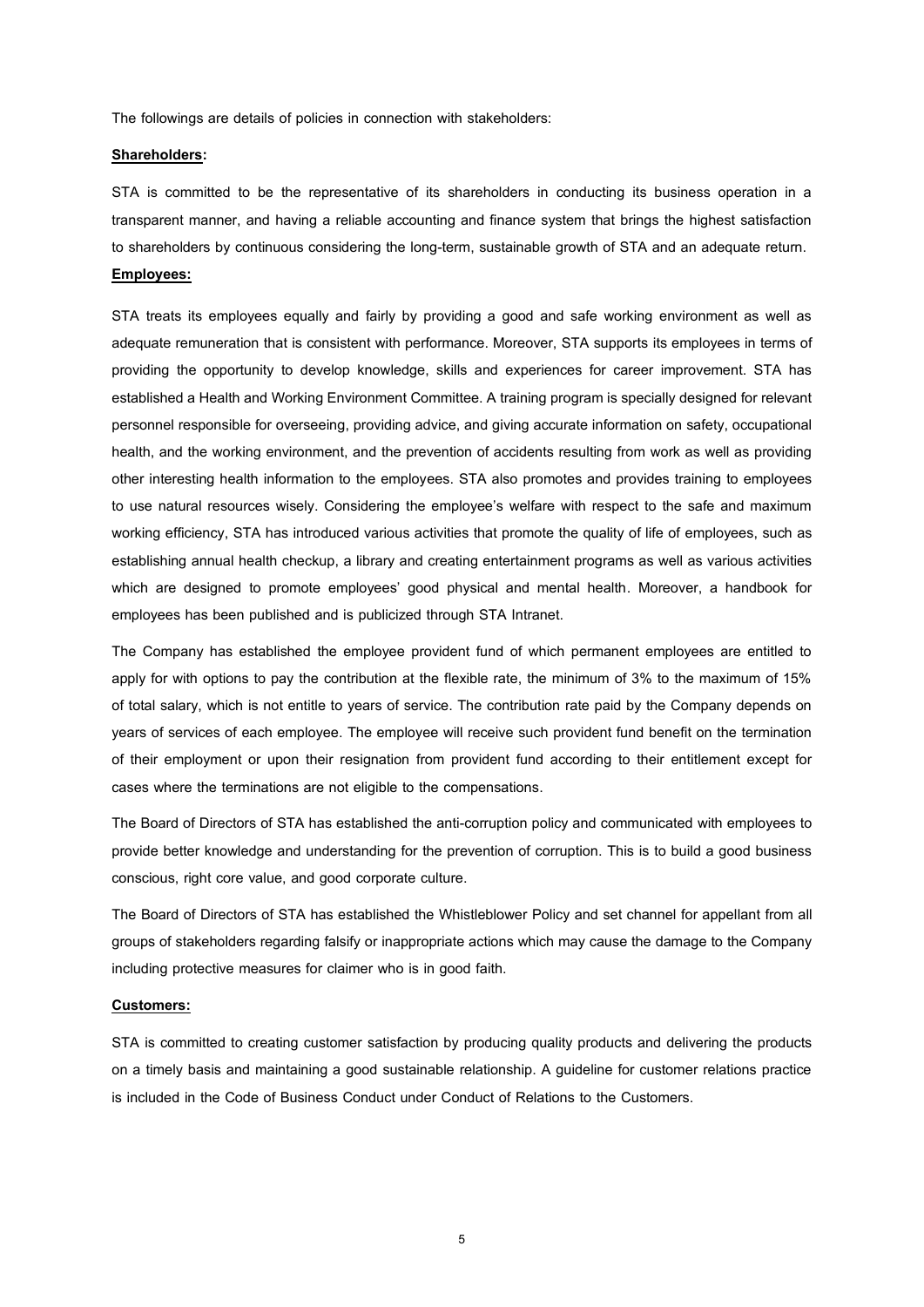#### **Business Partners:**

STA has the procurement policy to screen business partners and purchases goods and services from such business partners pursuant to commercial conditions. The Company always complies with the agreements entered with its business partners and strictly follows the laws and regulations. In addition, the Company establishes good business ethics aiming to encourage our business partners to run their business along with our ethics and practices, and this will be the opportunity both for the Company and business partners to contribute to social and environmental development to create sustainable growth together.

#### **Competitors:**

STA promotes and supports the policy of fair and free competition. STA will not take any actions that infringe or violate any laws related to commercial competition or that could cause harm reputation of its competitors.

## **Creditors:**

STA complies with the conditions of loan agreements and provides accurate, transparent, and accountability information to creditors. Moreover, STA strictly adheres to the compliance with the prescribed conditions of the contract from creditors.

### **Government Agencies and Related Organizations:**

STA strictly complies with various laws and regulations e.g. laws pertaining to the environment, safety, labour, tax management and accounting, as well as the government notifications relating to the business operations of STA.

#### **Society and Environment:**

STA is aware of and concerned about the safety, environment, and the quality of life of the people, and the importance of natural resources conservation, the promotion of energy sufficiency, the alternative use of natural resources to minimize the impact on society, the environment and people's quality of life to the greatest possible extent. As such, STA supports activities in the neighborhood community of the factories by providing the most efficient management of safety and environment.

The Board of Directors has supervised and monitored the management system to ensure full compliance with laws and regulations of regulatory agencies and the fair and strict equitable treatment of all stakeholders. Additionally, the Company has prepared Sustainability Report to communicate the Company's operation in materiality matters to all stakeholders.

STA has established a channel of communication for shareholders or any stakeholders to directly report to the directors. The Audit Committee assigned to receive these complaint reports will investigate and report to the Board of Directors. Furthermore, shareholders or any stakeholders may directly seek information from the Company Secretary of STA and the Investor Relations Office through the aforementioned channels:

#### **Policy and Practices involved with Shareholders and Stakeholders:**

The Board of Directors has focused on protecting the rights of all stakeholders both in the internal and external company as well as social and environmental responsibility. Therefore, the Company has established a Good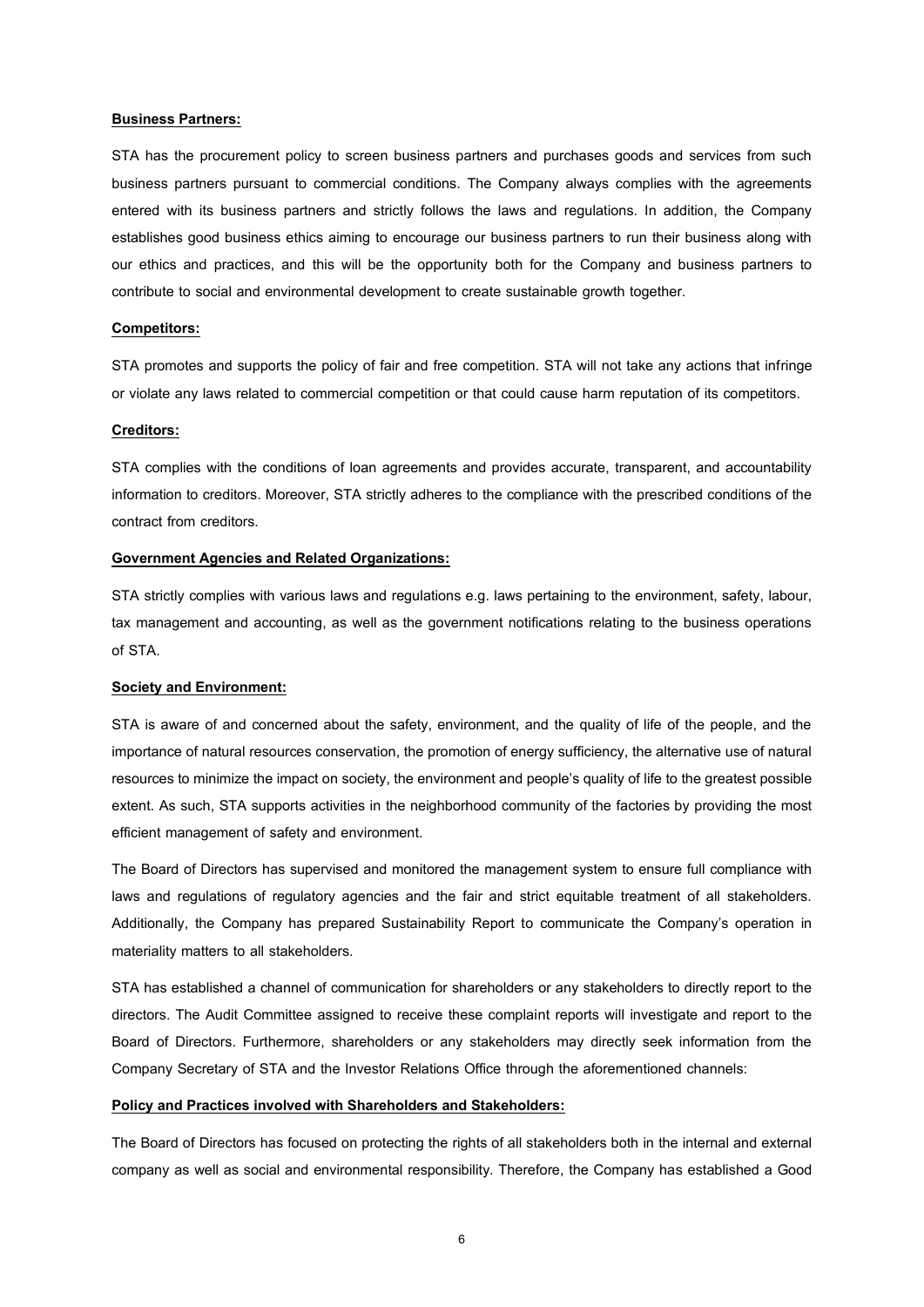Corporate Governance, Ethics, and Code of Business Conduct for the directors, executives, and employees to adhere to in their operations. For further detail about STA's corporate governance, the Company has disclosed the policy involved with the stakeholders in the Good Corporate Governance manual which is available on the Company's website ([www.sritranggroup.com](http://www.sritranggroup.com/)). Additionally, the Company's disclosure of the operations of stakeholders through STA's 56-1 One Report for guiding the practices for each group of stakeholders in section 3 "Business Operational Sustainability."

#### **4. Information Disclosure and Transparency**

- (1) The Board of Directors of STA is responsible for the accurate, complete, clear, timely, and transparent disclosure of both significant financial and non-financial information of STA both Thai and English in balance and easy to understand form through STA's 56-1 One Report, and management discussion and analysis quarterly basis via easy-to-access channels, which reflects fairness and reliability at the same time of maintaining the commercial interest of STA so that the stakeholders are all equally able to receive information in compliance with the Securities and Exchange Commission, the Stock Exchange of Thailand, and the requirements of various regulators.
- (2) STA has set up a public relations department to communicate with investors and related third parties. The Investor Relations Office is the center for communication between shareholders, stakeholders, investors, analysts, and other related parties.
- (3) To report the corporate governance policy through STA's 56-1 One Report and the Company's website.
- (4) To disclose vision, mission, and goal of the Company. Such disclosed information will be reviewed by the Board of Directors of the Company on yearly basis.
- (5) To clearly disclose the shareholding structure of the Company including shareholding of the directors and the Executives of the Company both direct and indirect by presenting the beginning and ending shares as well as movement transaction during the year.
- (6) To establish the policy that the directors must report all trading in securities and quarterly present to the Board of Directors.
- (7) To establish the policy for the directors and the Executives to report their interest on the first appointment to the position and at the end of every year or every time when there is a change.
- (8) To present report of the Board of Director's responsibility for the financial reports together with auditor's report in 56-1 One Report.
- (9) To disclose minutes of the annual general meeting on website of the Company.
- (10)To disclose profile of the directors and their attendance on the Board of Directors and Sub-Committee meeting of the preceding year.
- (11)To disclose the date of first appointment to the Board of each director.
- (12)To disclose details of training and development program that the directors joined during the preceding year.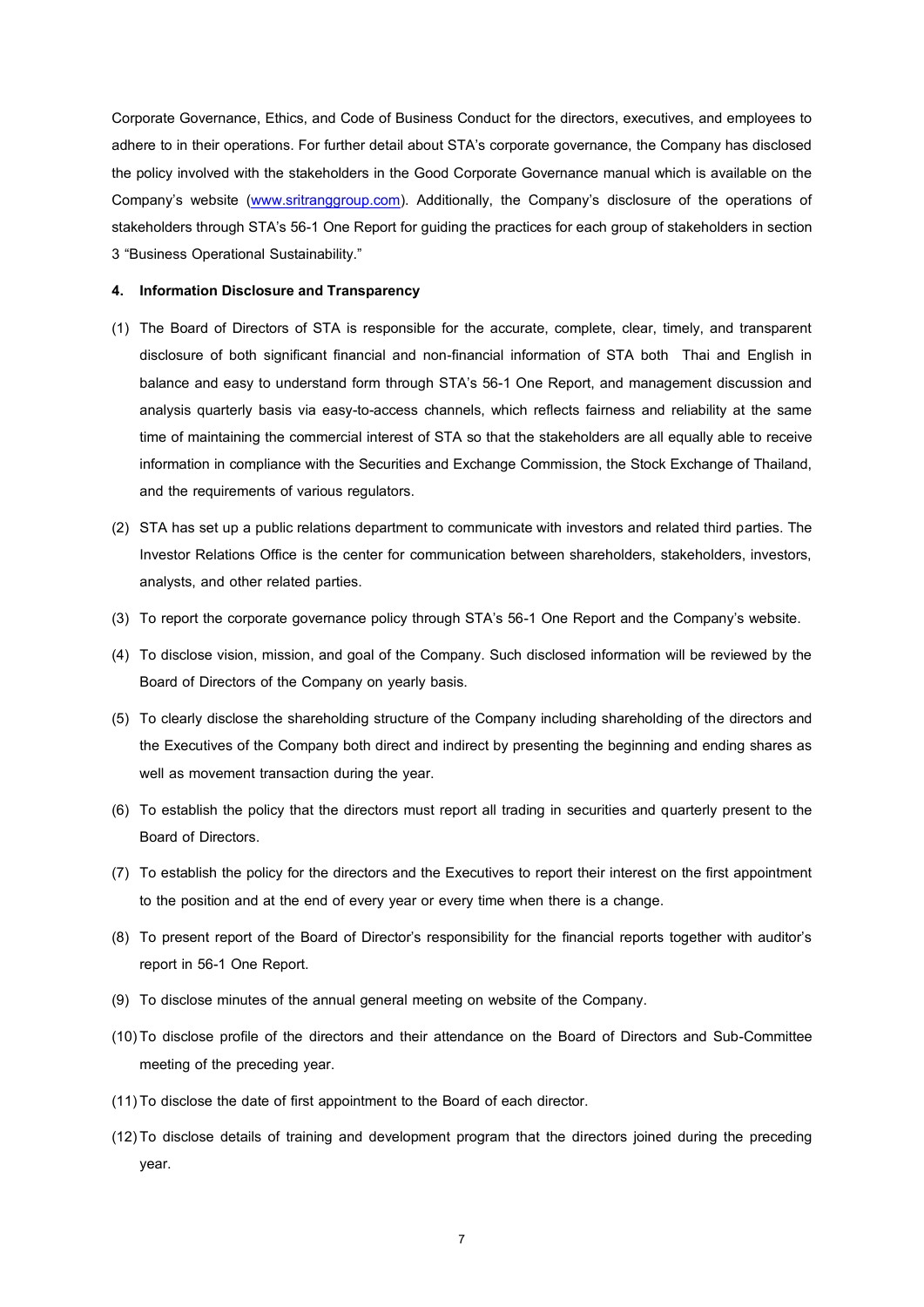- (13)To disclose the audit fees and non-audit fees in 56-1 One Report.
- (14)To disclose Memorandum of Association and Article of Association in the website of the Company.
- (15)The Board of Directors of STA has a duty to provide management discussion and analysis and report risk factors, types of risk, the cause and impact of risk upon the business operation of STA, competitions, market share, business structure, and dividend policy through STA's 56-1 One Report.
- (16) STA provides various communication channels such as website, 56-1 One Report, sustainability report, analyst meeting so that shareholders or investors can easily access company information thoroughly and equally.
- (17) STA discloses significant information in Thai and English through website and STA's 56-1 One Report that are updated regularly. The Investor Relations Office at Bangkok Branch can be contacted at: Tel: +66- 2207-4500, Email Address: [ir@sritranggroup.com](mailto:ir@sritranggroup.com) , or at [www.sritranggroup.com](http://www.sritranggroup.com/)

Investor Relations Department has published the key information and held several activities to provide and deliver the information to shareholders and investors domestically and internationally through various channels. STA organized analyst meetings on a quarterly basis, and joins local & international roadshow/ conferences hosted by the Stock Exchange, financial institutions, domestic and foreign mutual funds, including contacting Investor Relations directly throughout the year via virtual conference systems such as Microsoft Teams, Zoom, and Webex etc. In addition, Investor Relations Department has organized the meeting to provide all the data to credit rating agency and bondholders, aiming to encourage analysts and investors to acknowledge and understand Sri Trang Group's direction and business opportunity. In 2021, STA held meetings with investors, fund managers, media/ reporters globally with a total of 48 times, which important events/ meetings are as follows:

#### **5. Responsibility of the Board of Directors**

The Board of Directors of STA has the duty to understand and realize the responsibility under the principles of a good corporate governance leader company which consists of (1) Goals Determination, (2) Strategies and Policies Determination and Resource Allocation for Objective and Goals Achievement, (3) Monitor, Evaluating and Performance Reporting. The Board of Directors of STA oversees the business operation and the mission of STA to be following the approval given by shareholders, applicable laws, objectives, the Articles of Association of STA, and resolutions of the Board of Directors meeting and the shareholders meeting. The Board of Directors of STA must ensure that the Executives Directors perform their duties and exercise good business judgment in making business decisions and perform its duty with responsibility, due care, and loyalty in the best interests of the Company.

# **Board of Directors' Independence from the Management**

STA separates the roles and responsibilities of the Board of Directors and the Management for ensuring the balance of power and authority. The Board of Directors is responsible for establishing policies and overseeing their consistency with the Company's primary business objectives and goals. The Management, on the other hand, is charged with administering day-to-day operations according to established policies with ethical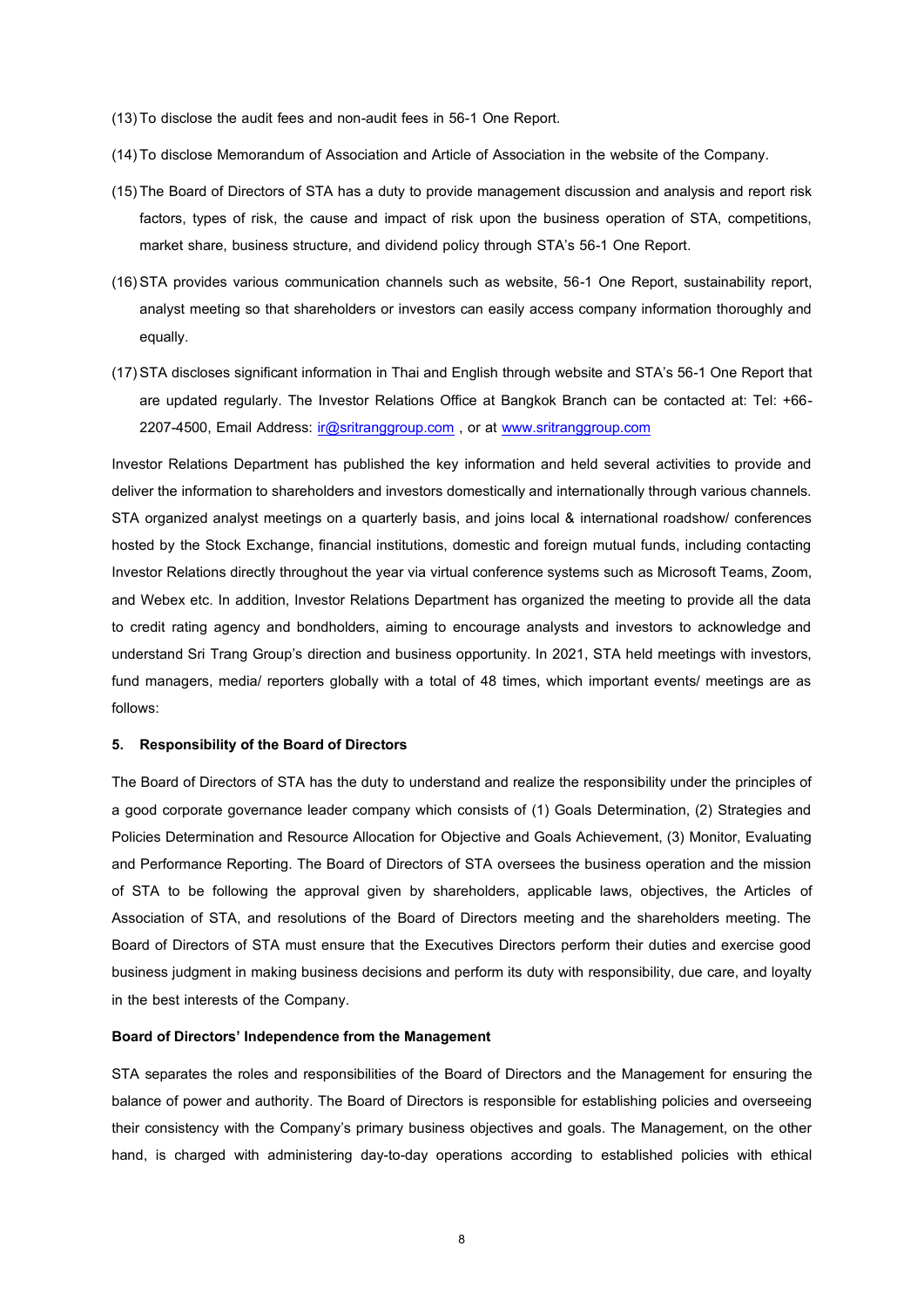business conduct, transparency, efficiency, and effectiveness, and reporting to the Board of Directors periodically as deemed appropriate.

In addition, to comply with the principles of good corporate governance, the Board of Directors has established a policy to determine the number of listed companies in which the Company's directors and the president will serve as a director to effectively perform their duties in the position of Directors. The Company's directors and managing director are required to hold positions no more than 5 listed companies.

According to the Company's regulations, the Board of Directors is required to set up the meetings at least every 3 month. The Company has prepared a meeting scheduled throughout the year in advance, notified all directors within December of each year and may have additional meetings as needed. It is necessary to allow the Board of Directors to monitor the performance and give opinions on operations, vision, mission, strategies, key policies, risks, and others that affect the creation of sustainable value for the business. The invitation letter for the meeting was sent to the directors for consideration at least 7 days before the meeting date except in case of an urgent need to maintain the rights or benefits of the Company in which every meeting there will be a clear agenda set. Document for the meeting is prepared completely and sufficiently to deliver to the committee in advance for the Board of Directors to have sufficient time to study the information before attending the meeting. The Company stipulates that there is a minimum quorum, while the Board of Directors to vote at the meeting must be at least two-thirds of the total number of directors. In the meeting of the Board of Directors, all directors can discuss and express their opinions openly. Senior executives may be invited to attend the meeting, as a directly related person, to provide more detailed information.

STA is committed to providing the Board of Directors with adequate, complete, continuous information in a timely manner prior to a Board of Directors meeting. The management provides information requested by the Board promptly and keeps the Board informed of all material events and transactions as they occur. The Board has separate and independent access to senior management and the Company Secretary at all times.

The Directors may, in fulfilling their duties, as a group or individually, when necessary, direct the Company to appoint external professionals to render advice. The Company Secretary is responsible for advising the Board of Directors on compliance with legal and regulatory requirements.

#### *(1) The Structure of the Board of Directors*

The Board of Directors of STA has conducted the business operation appropriately and effectively following its objectives by utilizing expertise, diligence, conscientiousness, and due care to protect the interests of the Company and to comply with the laws, objectives, the Articles of Association of STA as well as the resolutions of the Board and shareholders' meeting. The roles and responsibilities of the Board of Directors of STA are all managed with due care, particularly in the process of decision making. Careful consideration is given using reasonable judgment based on honesty, transparency, ethics, and the concern of stakeholders as well as all aspects of the best interests of shareholders, as an organization leader that creates sustainable value for the business.

According to the Articles of Association of STA, at every annual general meeting, one-third of the directors, or, if the number of directors is not a multiple of three, then the number nearest to one-third, shall retire from office. The directors who are to retire from office in the first and the second years after registration of the Company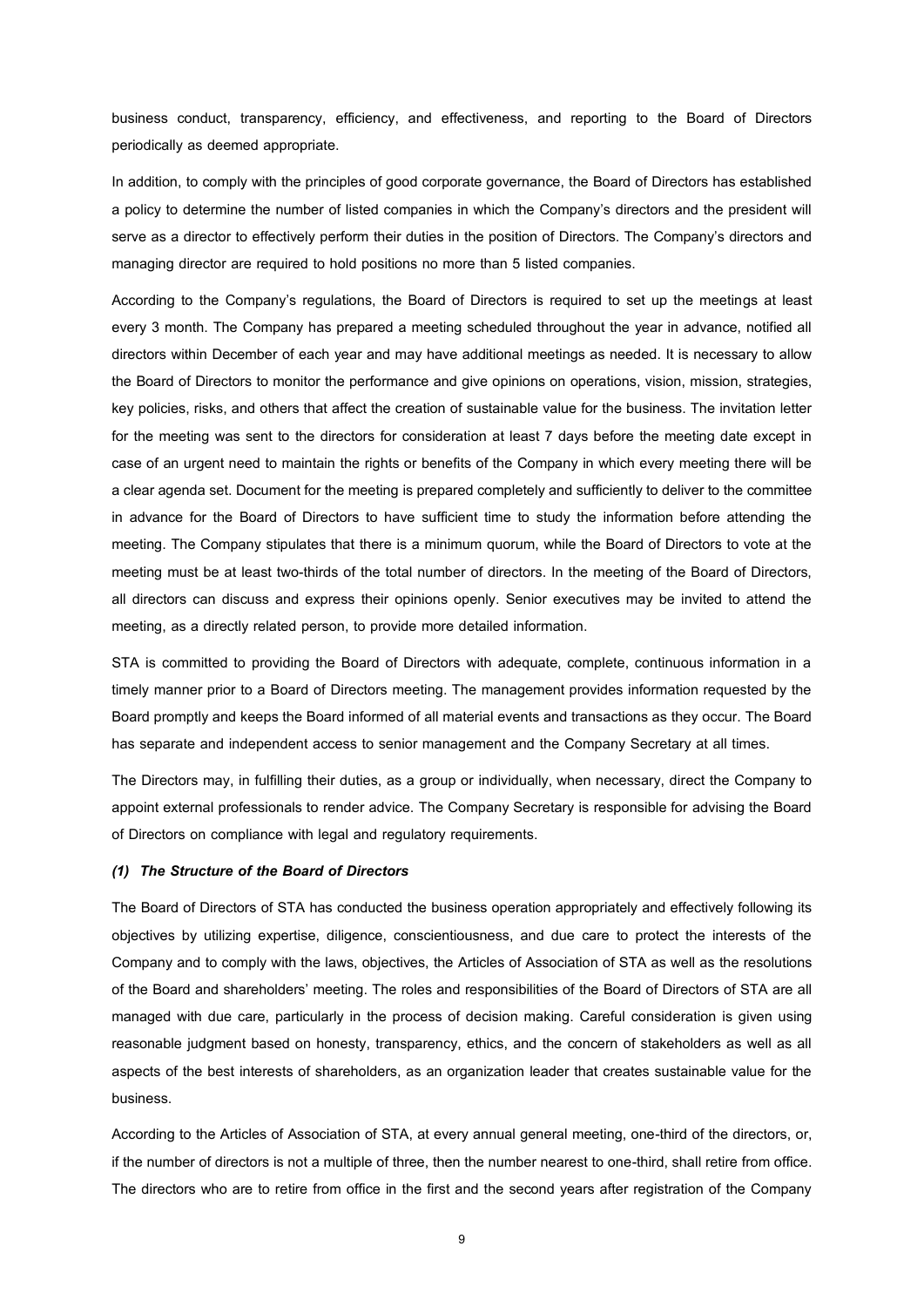shall be drawn by lots. In subsequent years, the Directors who have been holding office for the longest time shall retire.

The Board of Directors of STA resolved to appoint Mrs. Pacharin Anuwongwattanachai as Company Secretary (the "Company Secretary"), having the duties and responsibilities as provided in the Securities and Exchange Act, including providing advice on compliance with the relevant laws and regulations to the Board of Directors, organizing Board of Directors' activities and ensure compliance with the resolutions of the Board of Directors.

The Structure of organization of STA consists of the Board of Director of STA and 7 sub-committees which are Audit Committee, Executive Committee, Nomination Committee, Remuneration Committee, Risk Management Committee, Corporate Governance Committee, and Sustainability Development Committee.

## **The Board of Directors of STA**

# **Scope of Duties and Responsibilities of the Board of Directors of STA**

The Board of Directors of STA is responsible for corporate governance and mission of STA in accordance with the law applicable to the Company's objective, articles of association, as well as the resolution of the Board of Directors and shareholders. The Board of Directors must exercise good business judgment in making business decisions and perform its duty with responsibility, due care, and loyalty in the best interests of the Company. Moreover, the Board of Directors will develop its understanding about the structure of and relationship with shareholders to the extent that they will have a possible impact on the management and operations of the Company.

STA has determined the scope of duties and responsibilities of the Board of Directors of STA as follows:

- 1. The Board of Directors have power and duties and responsibilities in the management of the Company in accordance with the law, the Company's objectives, Articles of Association, the resolutions of Board and the resolutions of the general meeting of shareholders. The Board of Directors shall make prudent business decisions. They shall perform their duty responsibly with care and honesty for the best interests of the Company.
- 2. Response to propose, review and approve the policy of the Company
- 3. Appoint, remove and assign duties to advisors to the Board of Directors, various committees, and the Managing Director.
- 4. Authorize the Executive Directors management officers or any person to act on behalf of the Board of Directors.
- 5. Approve investments in securities or debt instruments.
- 6. Approve the entering into guarantee for credit facility, for the benefit of companies having business connection with the company as the shareholder.
- 7. Approve the establishment, merger or dissolution of subsidiary companies.
- 8. Seek advice from specialists or company consultants (if any), or retain the services of outside specialists or consultants at the company's expenses.
- 9. Propose the capital increase or capital decrease, or the change in par value, or amendment to the memorandum of association, the articles of association, and/or the objectives of the company to the shareholders for consideration.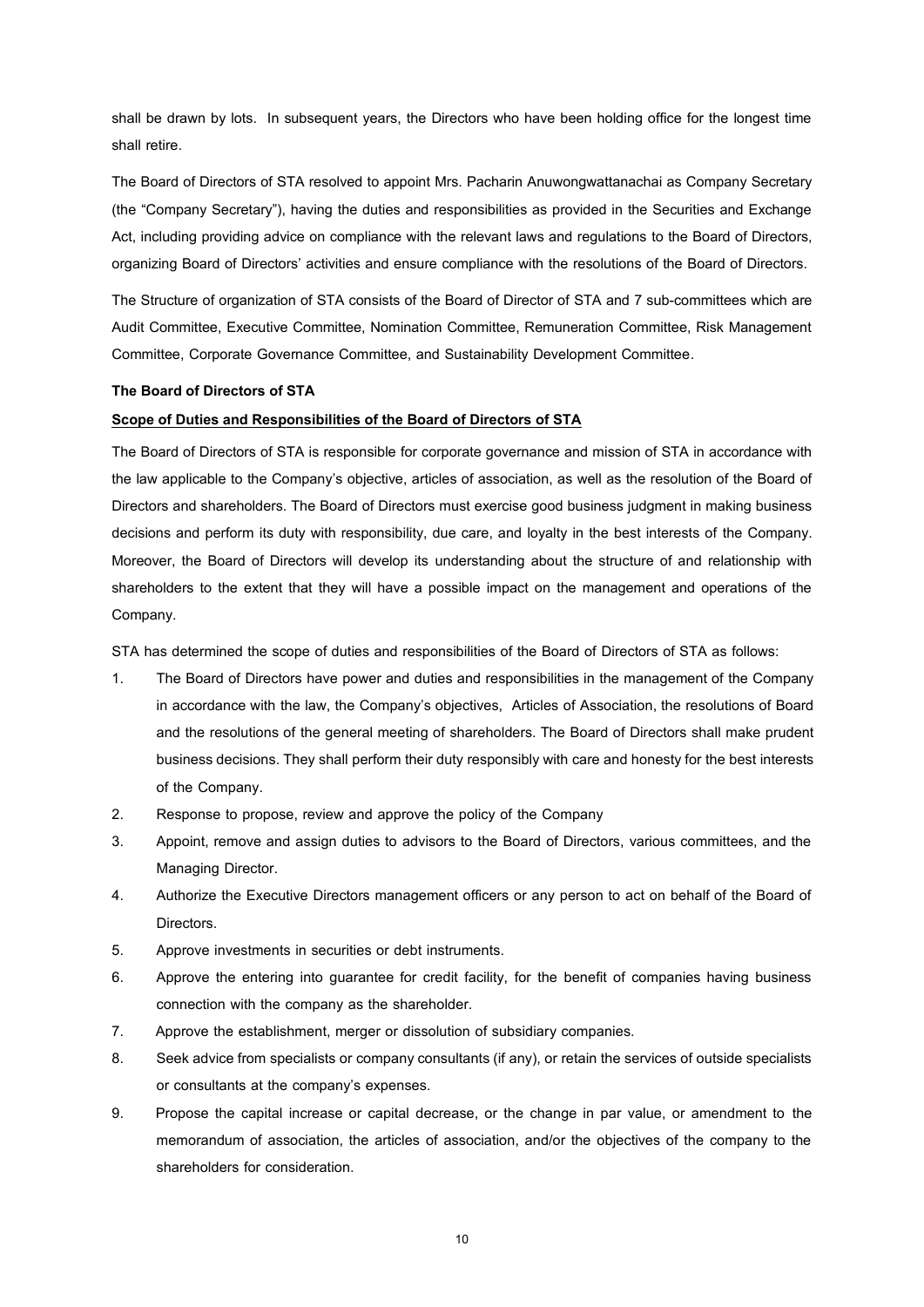- 10. Appoint and remove the Company Secretary.
- 11. Consider and approve the connected transactions, except if such transactions require approval of the shareholder meeting. Such approval will be in accordance with notifications, rules and/or regulations related to the Stock Exchange.
- 12. Provide the efficiency internal audit system especially the transactions which are the Interest of Directors which is within the scope of Stock Exchange of Thailand's regulation.

However, in the granting of powers, duties and responsibilities, the Board of Directors shall not grant or subgrant power to a grantee that causes the Board of Directors or the grantee to approve transactions in which the Board of Directors or the grantee, or any person who may have any conflict of interest (as defined in the notification of the SEC), may have a vested interest, or any other conflict of interest with the Company or its subsidiaries. Approval of such transaction is recurred to be presented to the Board of Directors Meeting and/or the Shareholders.

The Board of Directors will develop understanding about its scope of duties and will delegate its managing powers to the Chief Executive Officer and the management. Such delegation to be made in writing, however, shall not discharge the Board of Directors from its duties as the Board of Directors. It shall continue to follow up on and supervise the management to ensure that they perform the delegated duties. Scope of duties of the Board of Directors, the Chief Executive Officer and the management are as follows:

#### Matters which require the Board of Directors to have an oversight and ensure that they are carried out

These include matters for which the Board of Directors is mainly responsible to ensure that they are carried out properly. The Board of Directors may delegate the management to propose the following matters to the Board of Directors for consideration:

- a. Determination of objectives and main goals of business operations;
- b. Creation of corporate culture which adheres to ethics and acting as a role model;
- c. Supervision of composition and performance of the Board of Directors in order to efficiently achieve the defined objectives and main goals of business operations.

#### Matters to be carried out together with the management

These include matters to be carried out collectively by the Board of Directors, the Chief Executive Officer and the management. The management will propose the matters to the Board of Directors for approval while the Board of Directors ensures that the overall policy is in line with the defined objectives and main goals of business operations and will delegate the management to implement. The management shall then report to the Board of Directors regularly. These matters are:

- a. Determination and review of annual strategies, goals and business plans;
- b. Oversight of suitability and sufficiency of risk management and internal control;
- c. Determination of powers that are suitable for the responsibilities of the management;
- d. Determination of resources allocation framework, development and budgeting such as policy and plan for the people management and information technology management policy;
- e. Follow-up on and assessment of performance;
- f. Oversight over reliable financial disclosure and reporting and sufficient and appropriate nonfinancial disclosure.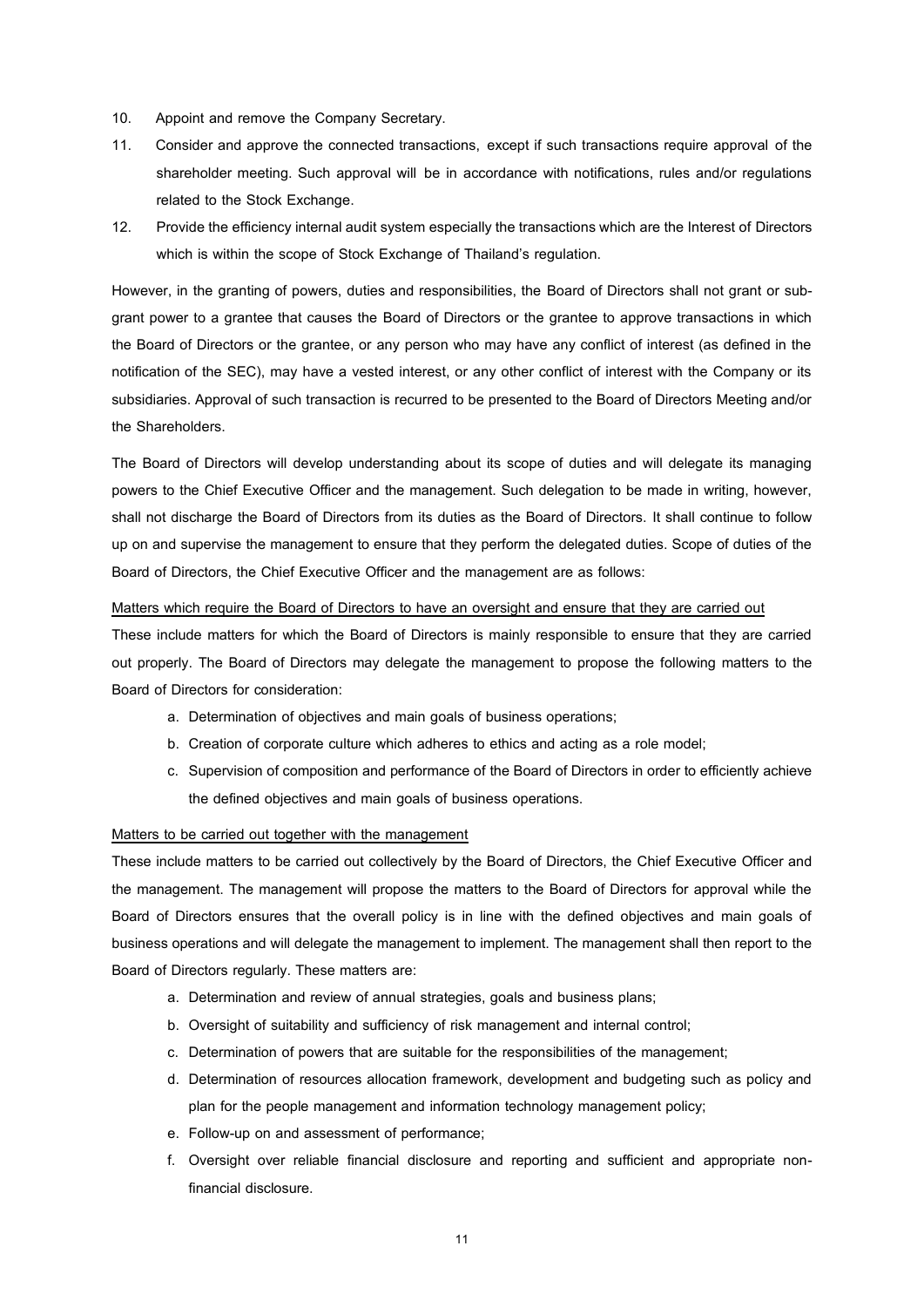### Matters which should not be undertaken by the Board of Directors

These include the following matters that the Board of Directors may only supervise at the policy level and will delegate the Chief Executive Officer and the management to take the main responsibility in carrying out:

- a. Execution of strategies, policies and plans approved by the Board of Directors. The Board of Directors should allow the management to take the responsibilities in making decisions on operations, procurements, recruitments, etc. in accordance with the defined framework. The Board of Directors should only exercise oversight over these matters without interfering the decisions of the management except in case where it is necessary to do so.
- b. Matters which are subject to restrictions such as the approval for matters in which directors have an interest.

In determining annual strategies and work plans, the Board of Directors will ensure that environmental considerations and relevant risk factors on the stakeholders throughout the value chain including such other factors which could affect the achievement of main goals of the Company are analyzed and that there shall be a mechanism to allow the Board of Directors to truly understand the need of stakeholders.

#### **Scope of Duties and Responsibilities of the Chairman of Board of Directors of STA**

The Company's Board of Directors Meeting No. 6/2018, held on 16 July 2018, resolved to approve the scope of duties and responsibilities of the Chairman of Board of Directors as below:

- 1. Oversee, monitor, and ensure that the board efficiently carries out its duties to achieve STA's objectives.
- 2. Ensure that all directors contribute to STA's ethical culture and good corporate governance.
- 3. Set the board meeting agenda by discussing with independent directors and have a measure to oversight that important matters should be included as the meeting agenda.
- 4. Allocate sufficient time for management to propose topics and for directors to discuss important matters thoroughly. Encourage directors to exercise independent judgement in the best interest of SAT.
- 5. Promote a culture of openness and debate through ensuring constructive relations between executive and non-executive directors, and between the board and management.
- 6. In case of an equality of votes, the Chairman of the Board shall have an additional vote as the casting vote.

To encourage good corporate governance and ensure the balance of power and authority of the board and between the Board and management, the Board therefore designated an independent director to participate in setting the Board meeting agenda.

In addition, the Company has set the scope of duties and responsibilities of the Managing Director to be transparent and clear as follows:

## **Scope of Authorities and Responsibilities of the Managing Director**

- 1. Approve any juristic act binding the company for the normal business operation of STA in an amount not exceeding Baht 200,000,000.
- 2. Issue and amend the rules, orders, and work rules of STA, for example, the acceptance, appointment, removal and disciplining of staff and employees, and the determination of salary and other monies, including compensation and other welfare.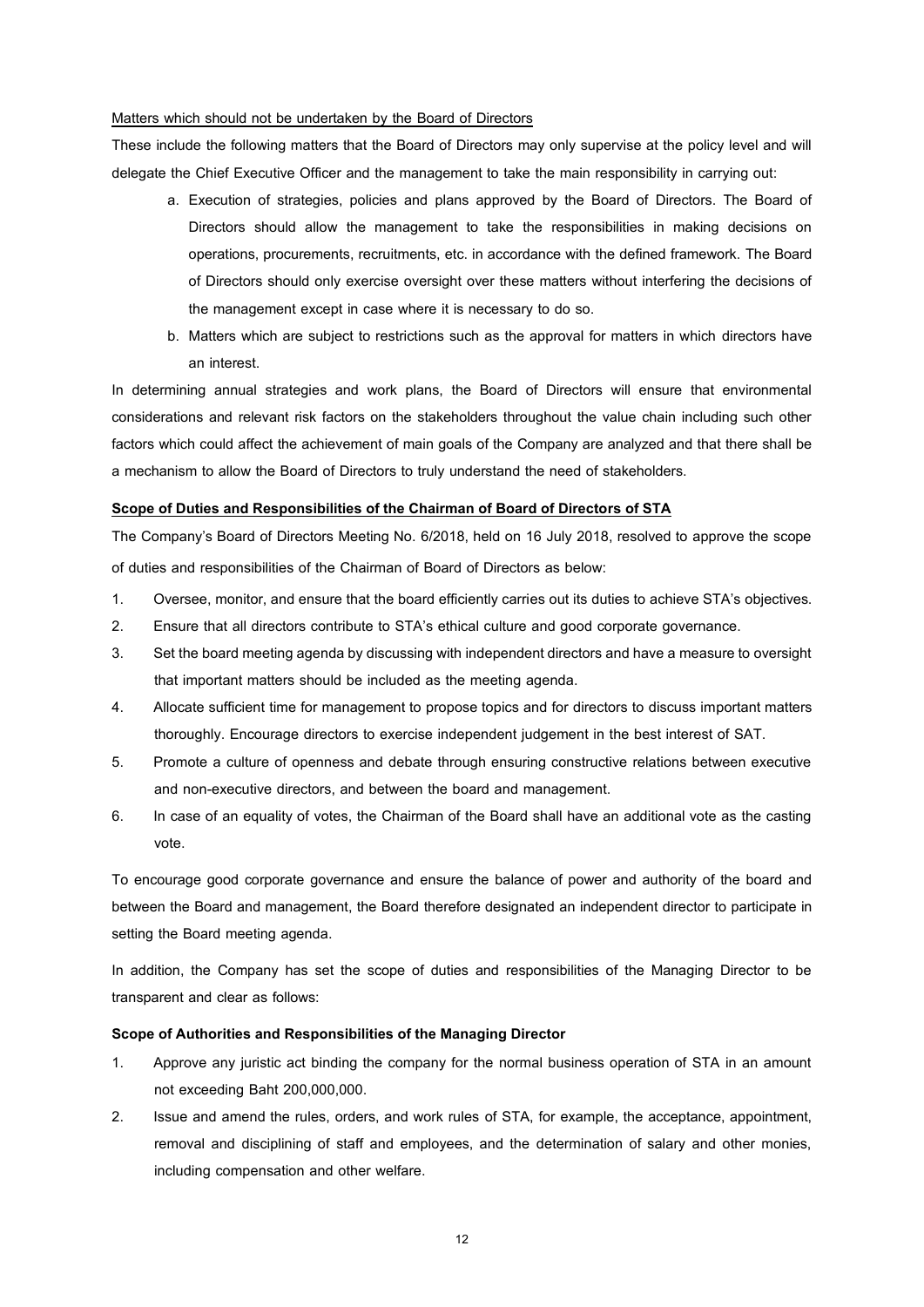- 3. Determine the salary rate and other remuneration, including expenses rate and facilities of the manager or equivalent for proposing to the Executive Committee for further approval.
- 4. Administer STA pursuant to the resolutions and policies of the Board of Directors of STA.
- 5. Propose significant matters to the Board of Directors of STA or the meeting of shareholders for further approval or other appropriate action.
- 6. Study the feasibility of new projects and consider and approve the projects as delegated by the Board of Directors of STA and the Executive Committee.
- 7. Perform other matters as delegated by the Board of Directors of STA and/or the Executive Committee from time to time.

However, the abovementioned approvals shall not be given in a way that may cause the Managing Director or his authorized representative to be able to approve any transaction in which he himself or any related person has or may have a conflict of interest with STA or its subsidiaries as defined in the Notification of the SEC or the Capital Market Supervisory Board.

# **Conflict of Interests**

The Board of Directors of STA has established a policy for preventing any conflict of interest on the basis that any decision-making on business transactions must be made only for the best interest of STA, and that any act which may cause a conflict of interest should be avoided. It is required that a person involved in or having a conflict of interest in any agenda item to be discussed in a meeting shall report the relationship or conflict of interest in such agenda item to STA, as well as abstain from voting and shall have no authority to approve such transaction. For any transactions that are related to any director of the Company, that particular director does not have the right to vote on such transactions. The Board also has established a policy that prohibits management and staff from utilizing inside information for personal use.

The Company has communicated its conflict of interest policy to directors, executives, and employees via email and disseminating through the Company's intranet system, including organizing training for employees to create correct knowledge and understanding.

# **Conflict of Interest Report Preparation**

The Board of Directors is provided the disclosures to prevent conflicts of interest and activities that may cause conflicts of interest, illegal and inappropriate activities. The Directors, Executives, and the permanent employees must prepare their report of the lists of the suspect which may be themself or their relatives who related in their family that was suspected to have any conflict of interest annually.

The policy on the prevention of conflict of interest disclosed on the Company's website [\(www.sritranggroup.com/en/cg/important-policies\)](http://www.sritranggroup.com/en/cg/important-policies).

# **Composition and Appointment of the Board of Directors of STA**

The following is a summary of the composition, appointment, removal or retirement from the Board of Directors of STA set forth in the Articles of Association of STA and The Listed Companies Handbook:

1. The number of members of the Board of Directors of STA shall be determined by a shareholders meeting but shall be not less than five persons and not less than one-half of the total number of Directors must reside in the Kingdom of Thailand.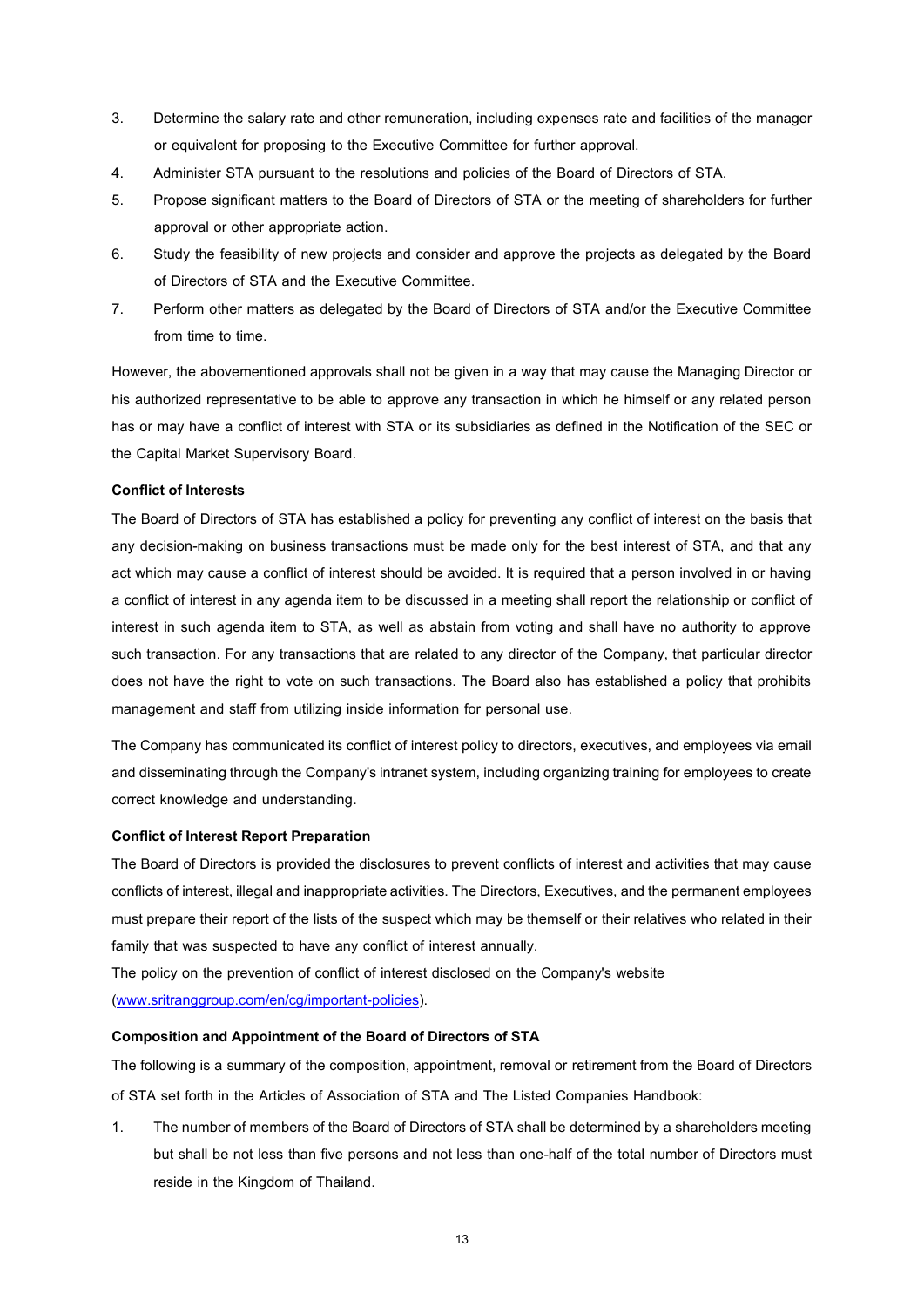- 2. Of the total number of Board members, at least one-third and no fewer than three persons must be independent directors;
- 3. At least 1 person of 3 members of audit committees must have independence, knowledge, and experience to review the reliability of financial statements
- 4. At every annual general meeting, one-third of the Directors, or, if the number of Directors is not a multiple of three, then the number nearest to one-third, shall retire from office. The Directors who are to retire from office in the first and the second years after registration of the Company shall be drawn by lots. In subsequent years, the Directors who have been holding office for the longest time shall retire.
- 5. Any Director wishing to resign from office shall submit his or her resignation letter to STA. The resignation shall be effective from the date on which STA receives the resignation letter.
- 6. The shareholders meeting may pass a resolution to remove any Director from office prior to rotation, by a vote of not less than three-fourths of the number of the shareholders attending the meeting and having the right to vote, and whose shares represent a total of not less than one half of the number of shares held by the shareholders attending the meeting and having the right to vote.

The composition of the Board takes into consideration the nature and scope of the Group's operations to allow constructive discussion on the basis of board diversity in terms of knowledge, skills, experiences, ages, and genders of directors bringing about the reasonable decision making. In this regard, STA's directors have invaluable experience in accounting, finance, business management, strategic planning, marketing, law and the rubber industry in order to perform their duties effectively.

#### **Qualifications of Independent Director**

- 1. Holding shares not exceeding one percent of the total number of shares with voting rights of STA, its parent company, subsidiary company, associate company, major shareholder or controlling person of STA, including shares held by related persons of such independent director.
- 2. Not having any relationship with (a) STA; (b) STA's holding company, subsidiary or fellow subsidiary; (c) any person who has an interest or interests in one or more voting shares in STA and the total votes attached to that share, or those shares, is not less than ten percent of the total votes attached to all the voting shares in STA ("10% Shareholder"); and/or (d) STA's officers, that could interfere or be reasonably perceived to interfere with the exercise of the Director's independent business judgment with a view to the best interests of STA.
- 3. Neither being nor having an immediate family member who is or was, in the current or immediate past financial year, a 10% shareholder of, or a partner in (with 10% or more stake), or an executive officer of, or a director of, any organisation to which STA or any of its subsidiaries made, or from which STA or any of its subsidiaries received, significant payments or material services (which may include auditing, banking, consulting and legal services), in the current or immediate past financial year.
- 4. Not being nor having been directly associated with a ten percent shareholder of STA in the current or immediate past financial year.
- 5. Neither being nor having been an executive director, employee, staff, advisor who receives salary, or a controlling person of STA, its parent company, subsidiary company, associate company, same-level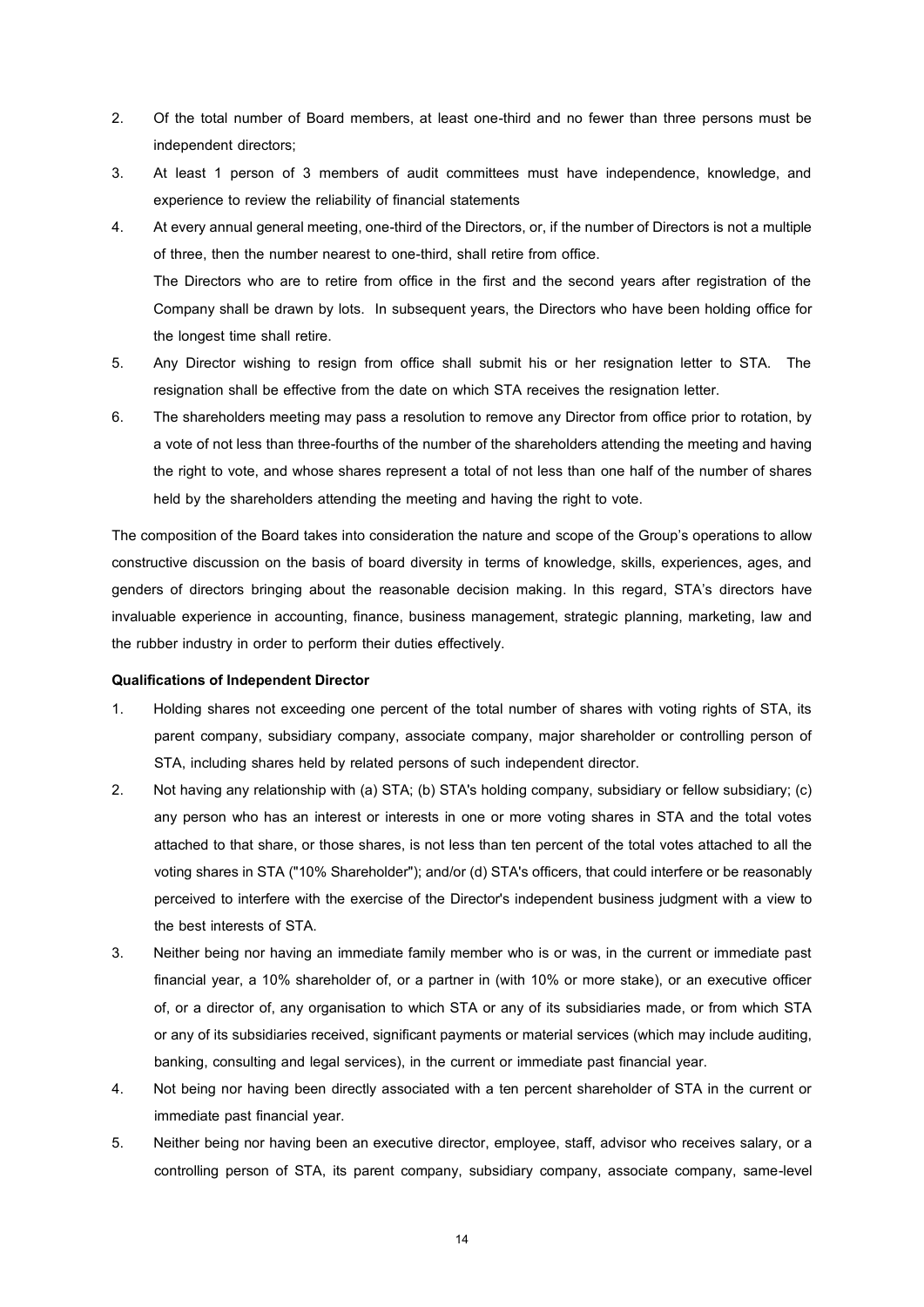subsidiary company, major shareholder or controlling person of STA, unless the foregoing status ended not less than three financial years prior to the appointment as an independent director. Such prohibited characteristic shall not include the case where the independent director used to be a government official or advisor of a government unit which is a major shareholder or controlling person of STA.

- 6. Not being a person related by blood or legal registration as father, mother, spouse, sibling, and child, including spouse of child, of a director, executive, major shareholder, controlling person, or person to be nominated as director, executive or controlling person of STA or its subsidiary company.
- 7. Not have an immediate family member including spouse, child, adopted child, stepchild, brother, sister and parent, who is, or has been in any of the past three financial years, employed by the Company or any of its related companies and whose remuneration is determined by the remuneration committee.
- 8. Not being a director or having an immediate family member including spouse, child, adopted child, stepchild, brother, sister, and parent, accepting any compensation from STA or any of its related corporations for the provision of services, other than compensation for board service, for the current or immediate past financial year.
- 9. Neither having nor having had a business relationship with STA, its parent company, subsidiary company, associate company, major shareholder or controlling person, in the manner which may interfere with his independent judgement, and neither being nor having been a significant shareholder or controlling person of any person having a business relationship with STA, its parent company, subsidiary company, associate company, major shareholder or controlling person, unless the foregoing relationship ended not less than two years prior to the appointment as an independent director .
- 10. Neither being nor having been an auditor of STA, its parent company, subsidiary company, associate company, major shareholder or controlling person of STA, and not being a significant shareholder, controlling person, or partner of an audit firm which employs auditors of STA, its parent company, subsidiary company, associate company, major shareholder or controlling person of STA, unless the foregoing relationship ended not less than two years prior to the appointment as an independent director.
- 11. Neither being nor having been a provider of any professional services including those as legal advisor or financial advisor who receives service fees exceeding two million baht per year from STA, its parent company, subsidiary company, associate company, major shareholder or controlling person of STA, and not being a significant shareholder, controlling person or partner of the provider of professional services, unless the foregoing relationship ended not less than two years prior to the appointment as an independent director .
- 12. Not being a director appointed as representative of directors of STA, major shareholder or shareholder who is related to a major shareholder, or a director who is or has been directly associated with a 10% Shareholder, in the current or immediate past financial year. A director will be considered "directly associated" with a 10% Shareholder when the director is accustomed or under obligation, whether formal or informal, to act in accordance with the directions, instructions or wishes of the 10% Shareholder in relation to the corporate affairs of STA.
- 13. Not undertaking any business in the same nature and in competition to the business of STA or its subsidiary company or not being a significant partner in a partnership or being an executive director, employee, staff, advisor who receives salary or holds shares exceeding one percent of the total number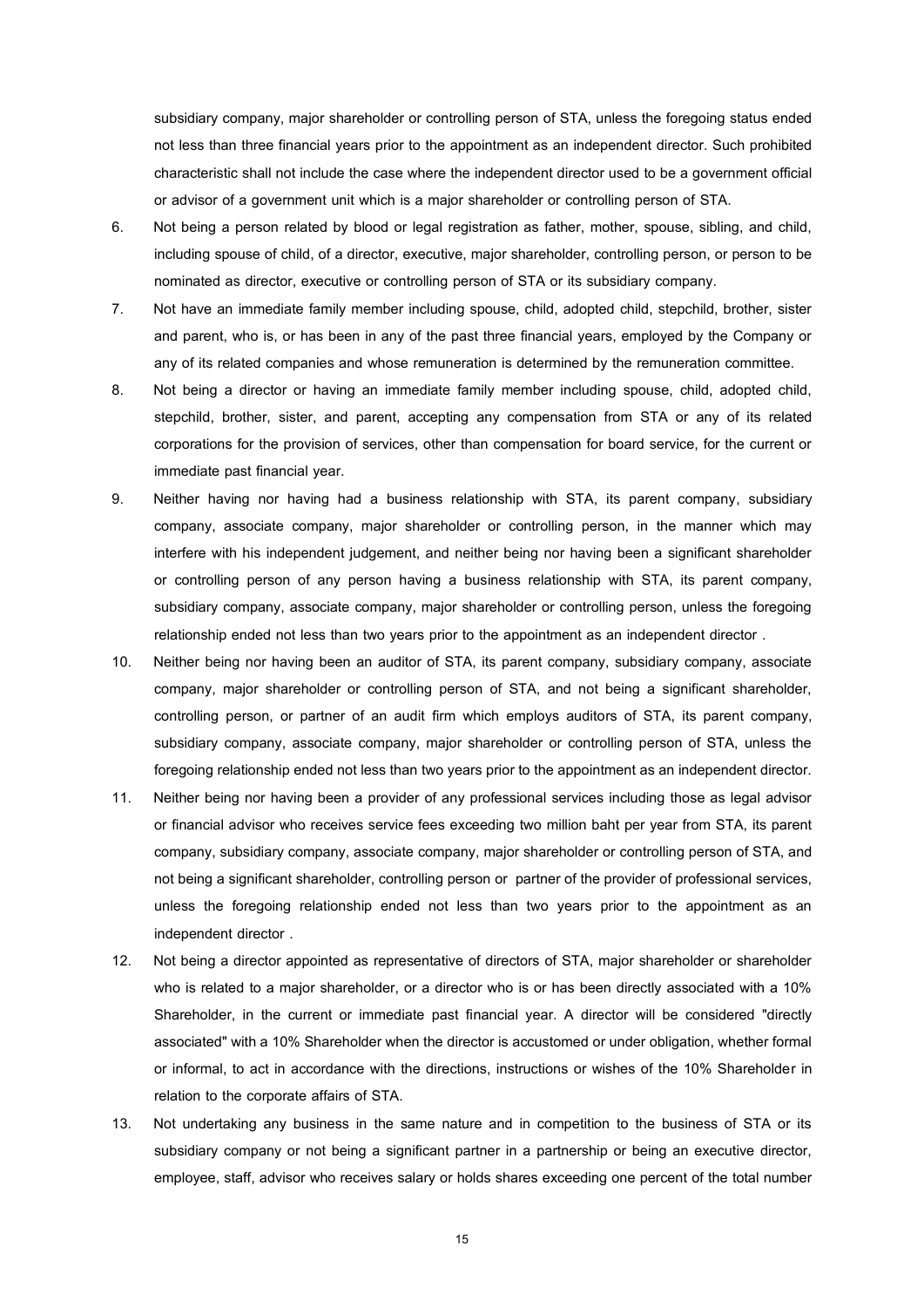of shares with voting rights of other company which undertakes business in the same nature and in competition to the business of STA or its subsidiary company.

14. Not having any other characteristics which would cause the inability to express independent opinions with regard to STA's business operations.

The qualifications of the Independent Director of STA are more stringent than the definitions as specified in the notification of the Capital Market Supervisory Board. Additionally, in 2021, the Board of Directors thinks that Mr. Kriang Yanyongdilok and Mr. Samacha Potavorn, who has served as Independent Directors for STA beyond 9 years, should continue to serve as Independent Directors of STA as they have the qualifications required by the Capital Market Supervisory Board and do not have any characteristics which would cause them to be unable to express their independent opinions about STA's business operations. During their respective terms of appointment, they have performed their duty as Audit Committee and Remuneration Directors for the benefit and the good governance of STA.

# **Company Secretary**

The Board of Directors of STA resolved to approve the appointment of Mrs. Pacharin Anuwongwattanachai, who had an appropriate qualification, graduated in accounting, passed the company secretary training program and other related training programs, as well as possessed skill, knowledge, understanding in business, laws and other related regulations, as the Company Secretary (the "Company Secretary") by having the duties and responsibilities as provided in the Securities and Exchange Act, including providing advice on and ensuring compliance with relevant laws and regulations which the Board is required to know and follow. The Company Secretary attends and documents all Board meetings and ensures Board procedures are followed. The appointment and removal of the Company Secretary is subject to the approval of the Board in the Securities and Exchange Act.

## *(2) Sub-committees*

To comply with good corporate governance, the Board of Directors of STA has appointed 7 sub-committees namely Audit Committee, the Executive Committee, Remuneration Committee, Nominating Committee, Risk Management Committee, Corporate Governance Committee, and Sustainability Development Committee to scrutinize specific matters thoroughly and effectively which the structure of sub-committees are as follow:

## **Audit Committee**

The Audit Committee consists of three Independent Directors and all have the qualifications required by the Capital Market Supervisory Board and the SET. The Audit Committee consists of three Independent Directors as follows:

| <b>Name</b>                  | <b>Position</b>                 |
|------------------------------|---------------------------------|
| 1. Mr. Kriang Yanyongdilok   | Chairman of the Audit Committee |
| 2. Mr. Samacha Potavorn      | Audit Committee Member          |
| 3. Ms. Anusra Chittmittrapap | Audit Committee Member          |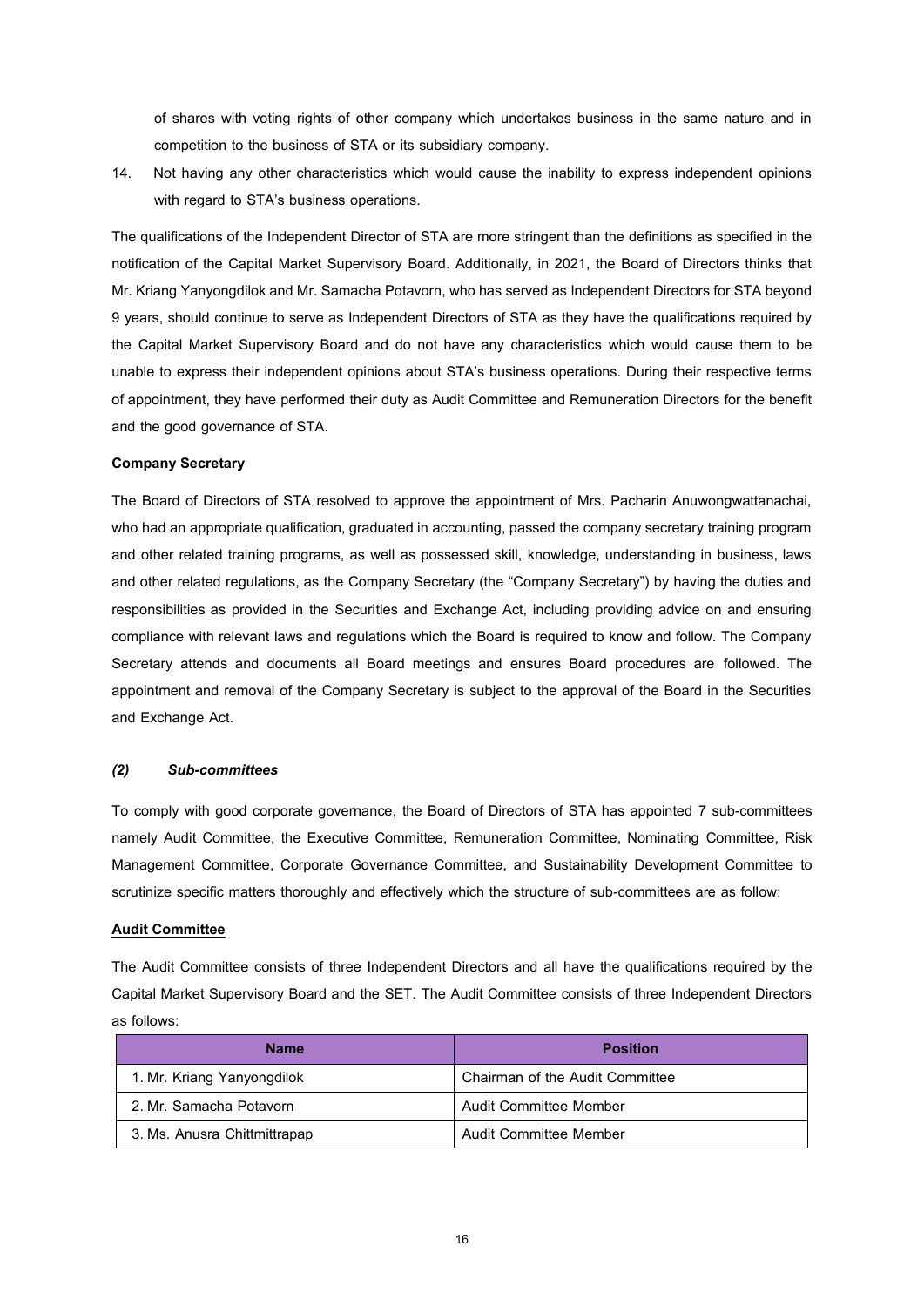Mr. Kriang Yanyongdilok is the Audit Committee member who has sufficient knowledge and experience to review the reliability of the financial statements of STA.

Mr. Wittawas Krungtanmuang is a secretary of the Audit Committee.

# **Qualifications of Audit Committee**

- 1. Holding shares not exceeding one percent of the total number of shares with voting rights of STA, its parent company, subsidiary company, associate company, major shareholder or controlling person of STA, including shares held by related persons of such audit committee.
- 2. Not being a person taking part in the management of STA, its parent company, subsidiary company, associate company, same-level subsidiary company, major shareholder of STA.
- 3. Neither being nor having been an executive director, employee, staff, advisor who receives salary, or a controlling person of STA, its parent company, subsidiary company, associate company, same-level subsidiary company, major shareholder or controlling person of STA; for example, the Chief Executive Officers may not be the audit committee because they are directly responsible for the management.
- 4. Not have direct and indirect benefits or interests in finance and management of STA, its parent company, subsidiary company, associate company, same-level subsidiary company, major shareholder of STA. Not have aforementioned benefits or interests of the past one financial year prior to the appointment as a member of the audit committee, unless the audit committee has carefully considered the foregoing benefits or interests does not affect the performance of duties and the giving of independent opinions.
- 5. Not being a related person or close relative of any management member or majority shareholder of the company.
- 6. Not being a person whom is not appointed as a representative to safeguard interests of the company's directors, majority shareholders or shareholders who are related to the company's majority shareholders.
- 7. Being capable of performing duties, giving opinions or reporting the results of performance of work according to the duties delegated by the Board of Directors with free and clear of the control of the management or the majority shareholders of the company including related persons or close relatives of the said persons.

### **Scope of Duties and Responsibilities of the Audit Committee**

- 1. To review the Company and its subsidiaries' financial reporting is accurate, reliable, and adequate following financial reporting standards by coordinating with external auditors and executives responsible for preparing financial reports. The Audit Committee may suggest that the auditors review or examine any items that are considered important and necessary during the audit;
- 2. To review the Company and its subsidiaries to have an internal control system and internal audit system to ensure that they are suitable and efficient, to determine an internal audit unit's independence, as well as to approve the appointment, transfer, and dismissal of the chief of an internal audit unit or any other unit in charge of an internal audit;
- 3. To review the Company's compliance with the law on securities and exchange, the regulations of the SET, and the laws relating to the business of the Company;
- 4. To consider the election, the nomination and the removal of persons with independence, reliability, acceptable qualification and are auditors approved by SEC to act as an auditor of the Company and to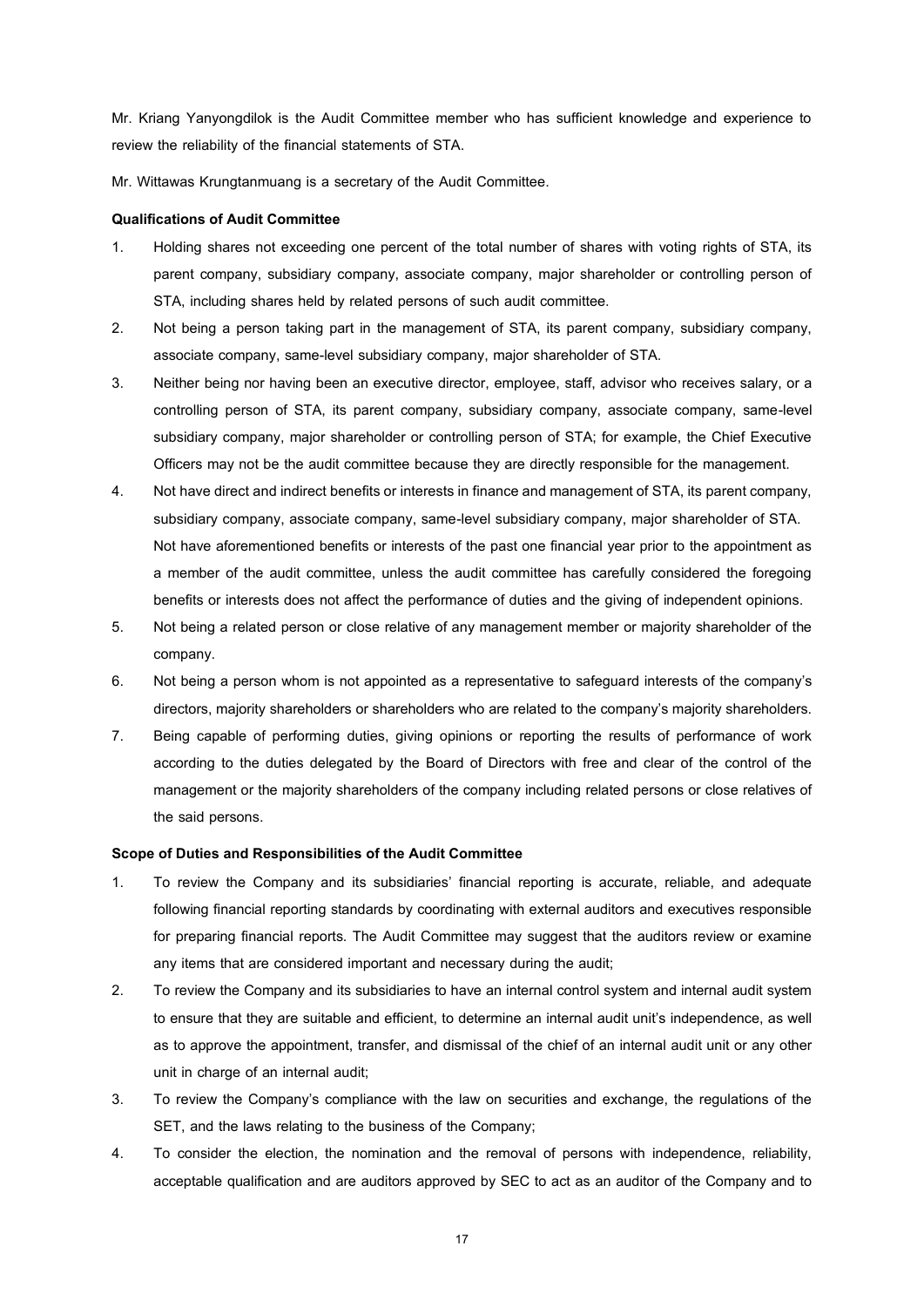determine the remuneration of such person as well as to attend a non-management meeting with an auditor at least once a year;

- 5. To review the connected transactions, interested person transactions, or the transactions that may lead to conflicts of interest, to ensure that they comply with the laws and the regulations of the SET, and are reasonable and in the best interests of the Company;
- 6. To prepare, and to disclose in the Company's annual report, an Audit Committee's report which must be signed by the Chairman of the Audit Committee and consist of at least the following information:
- a) an opinion on the accuracy, completeness, and credibility of the Company's financial report;
- b) an opinion on the adequacy of the company's internal control system;
- c) an opinion on the compliance with the law on securities and exchange, the regulations of the SET, or the laws relating to the Company's business;
- d) an opinion on the suitability of an auditor of the Company;
- e) an opinion on the transactions that may lead to conflicts of interests;
- f) the number of the Audit Committee meeting, and the attendance at such meetings by each committee member;
- g) an opinion or overview of comments received by the Audit Committee from its performance of duties in following the charter; and
- h) other transactions which, according to the Audit Committee's opinion, should be known to the shareholders and general investors, within the scope of duties and responsibilities assigned by the Company's board of directors;
- 7. To commission and review the findings of significant internal investigations and/or consult with the auditor about such findings and report the findings to the Board of Directors of the Company if there is any suspected fraud or irregularity or infringement of any law or regulations of Thailand, the rules of the SET, or other relevant regulations which has or is likely to have a material impact on the results of operations and/or financial position of the Company;
- 8. To review and approve the Internal Audit charter and is reviewed for suitability at least once a year;
- 9. To review the audit plans, the scope of work, and results of audits compiled by internal and external auditors;
- 10. To review the co-operation given by officers to the external auditors;
- 11. To review the risk management system to ensure that it is concise, appropriate, and efficient. To ensure that there is an appropriate and adequate control system against potential fraud risks;
- 12. To review the Compliance with the anti-corruption policy;
- 13. To report the results of the internal audit of the Audit Committee to the Board of Directors at least once per quarter;
- 14. To Evaluate the performance of the Audit Committee at least once a year;
- 15. To perform any other activities as delegated by the Board of Directors and approved by the Audit Committee.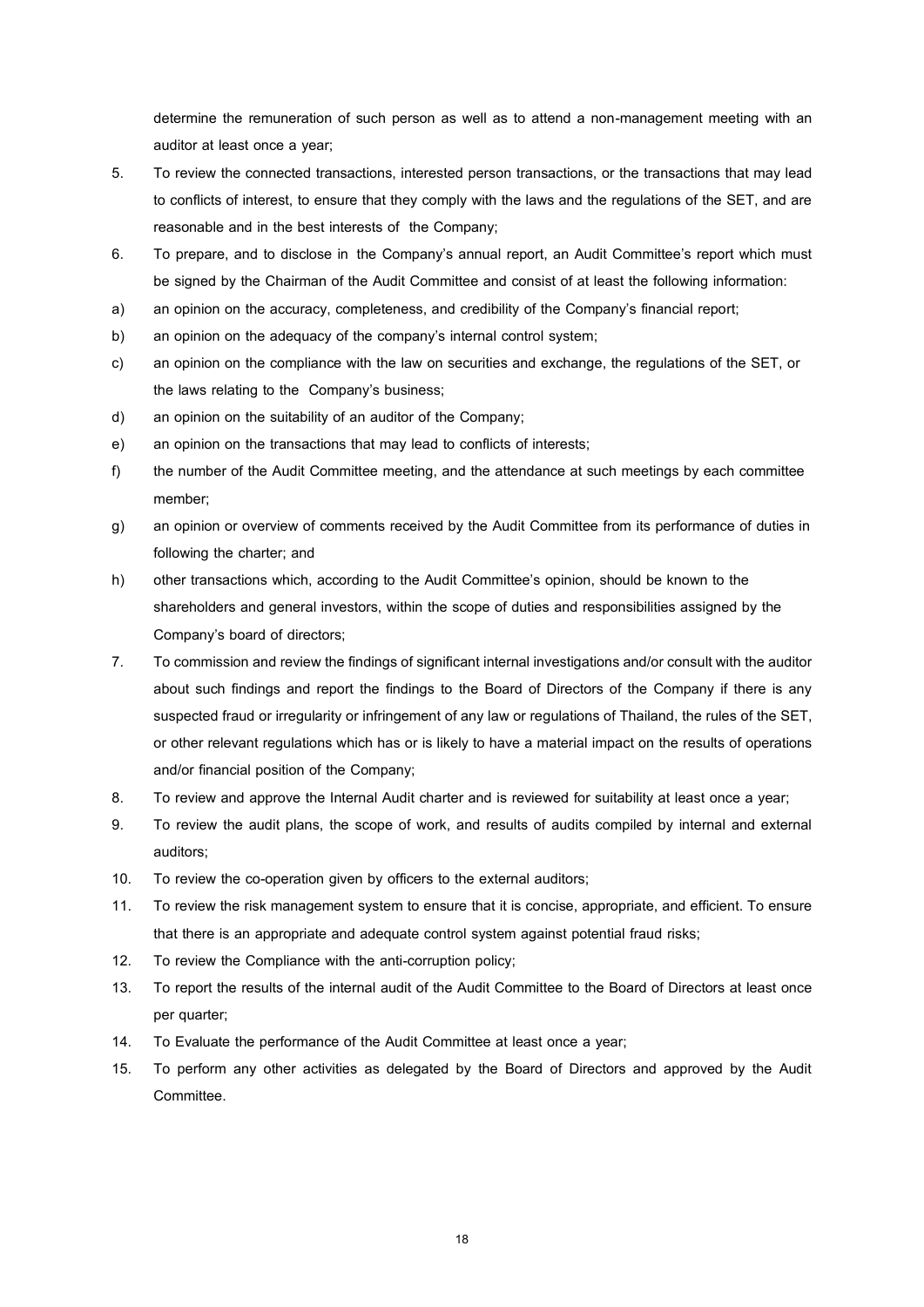# **Executive Committee**

| <b>Name</b>                     | <b>Position</b>                 |
|---------------------------------|---------------------------------|
| 1. Mr. Viyavood Sincharoenkul   | Chairman of Executive Committee |
| 2. Mr. Veerasith Sinchareonkul  | <b>Managing Director</b>        |
| 3. Mr. Chaiyos Sincharoenkul    | Executive Director              |
| 4. Mr. Kitichai Sincharoenkul   | Executive Director              |
| 5. Mr. Paul Sumade Lee          | Executive Director              |
| 6. Mr. Vitchaphol Sincharoenkul | Executive Director              |
| 7. Mr. Patrawut Panitkul        | Executive Director              |
| 8. Mr. Chalermpop Khanjan       | Executive Director              |

# **Scope of Duties and Responsibilities of the Executive Committee**

STA has specified scope of duties and responsibilities of the Executive Committee as follows:

- 1. To order, plan, and operate the business of STA to be in accordance with the policies set out by the Board of Directors of STA.
- 2. To appoint STA's management to efficiently and transparently manage STA's businesses.
- 3. Any two of the Executive Committee members jointly signing and affixing the company seal are eligible to grant proxies to any person to perform on behalf of STA in respect of any business that will benefit STA.
- 4. To determine the appropriate employees' benefits and welfare in compliance with corporate culture and applicable laws.
- 5. To approve the credit limits of the normal business transactions or other transactions that bind STA.

In any case, the assignment of duties and responsibilities of the Executive Committee shall not constitute an authorization or sub-authorization which may cause the Executive Committee or its assignee to be able to approve any transaction in which such person or other related parties (as defined in the Notification of the SEC or the Capital Market Supervisory Board) may have a conflict of interest or may benefit in any manner or any other conflict of interest with STA or its subsidiaries. Such approval must be proposed at a meeting of the Board of Directors and/or the meeting of shareholders, as the case may be, for approval, as stipulated in the Articles of Association of STA or subsidiaries, or any applicable laws.

# **Nominating Committee**

| <b>Name</b>                   | <b>Position</b>                      |
|-------------------------------|--------------------------------------|
| 1. Mr. Kriang Yanyongdilok    | Chairman of the Nomination Committee |
| 2. Mr. Samacha Potavorn       | Nomination Committee Member          |
| 3. Mr. Kitichai Sincharoenkul | Nomination Committee Member          |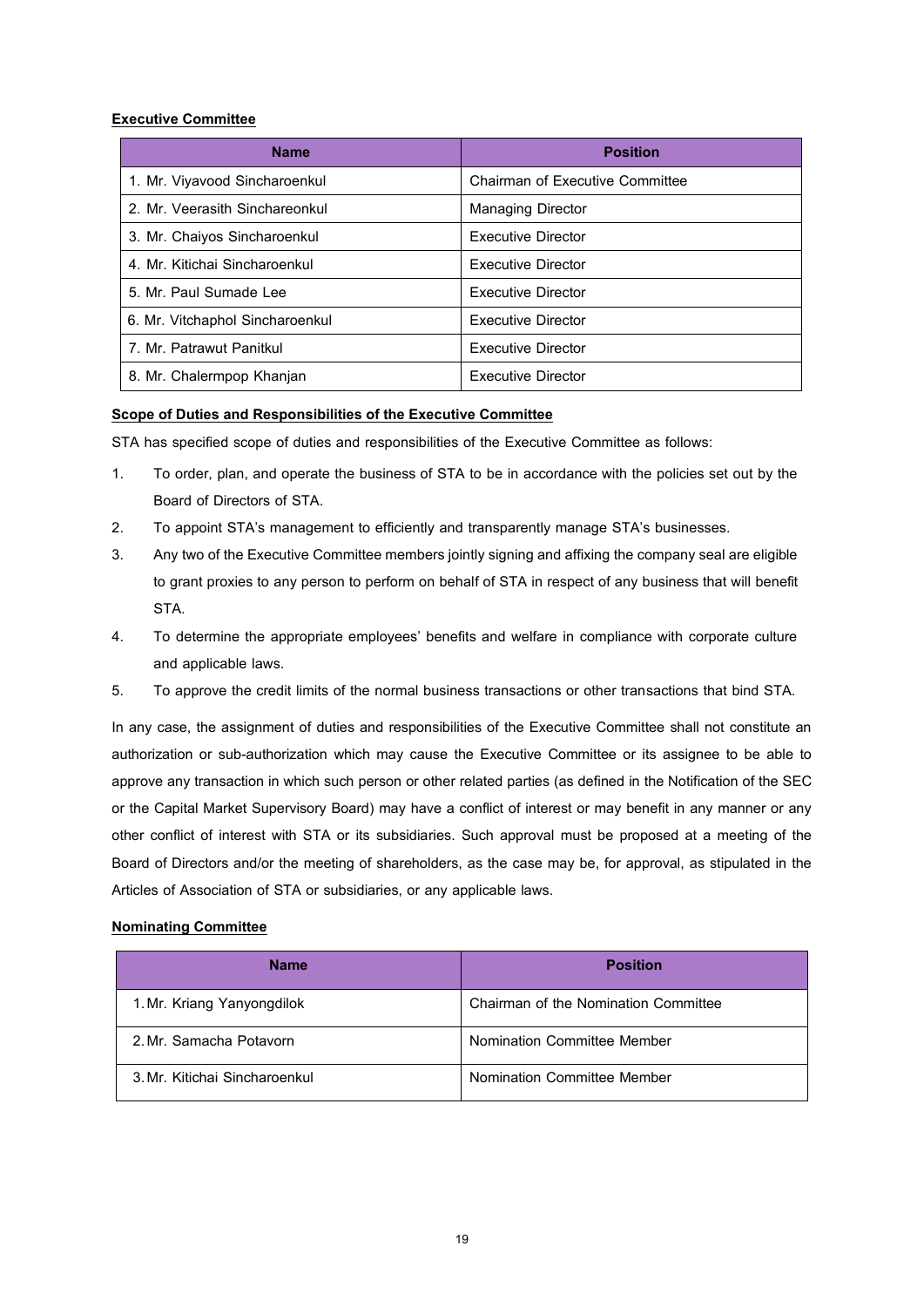# **Scope of Duties and Responsibilities of the Nominating Committee**

- 1. Reviewing and assessing candidates for directorships (including executive directorships) before making recommendations to the Board of Directors of STA for the appointment of Directors.
- 2. Reviewing and recommending nominations for an appointment, re-appointment, or re-election or renewal of appointment of the Directors having regard to the Director's contribution and performance.
- 3. Determining annually whether or not a Director is independent.
- 4. Deciding whether or not a Director is can and has been adequately carrying out his duties as a director.

Certain factors considered by the Nominating Committee in order to carry out their responsibilities above include:

- independence of mind;
- capability of the individual and how it meets the needs of the Company and simultaneously complements the skill set of the other Board members;
- experience and track record as directors in other companies; and
- ability to commit time and effort toward discharging his responsibilities as a Director.

# **Remuneration Committee**

| <b>Name</b>                  | <b>Position</b>                        |
|------------------------------|----------------------------------------|
| 1. Mr. Kriang Yanyongdilok   | Chairman of the Remuneration Committee |
| 2. Mr. Samacha Potavorn      | <b>Remuneration Committee Member</b>   |
| 3. Ms. Anusra Chittmittrapap | <b>Remuneration Committee Member</b>   |

# **Scope of Duties and Responsibilities of the Remuneration Committee**

Our Remuneration Committee is responsible, among other things, for recommending to the Board of Directors a framework and criteria of remuneration for the Directors and executive officers, and for recommending specific remuneration packages for each Director and the Managing Director and to perform any other acts as delegated by the Board of Directors..

# **Risk Management Committee**

| <b>Name</b>                    | <b>Position</b>                           |
|--------------------------------|-------------------------------------------|
| 1. Mr. Veerasith Sinchareonkul | Chairman of the Risk Management Committee |
| 2. Mr. Chaidet Pruksanusak     | Risk Management Committee Member          |
| 3. Mr. Chalermpop Khanjan      | Risk Management Committee Member          |
| 4. Mr. Patrawut Panitkul       | Risk Management Committee Member          |
| 5. Mr. Nattee Thiraputhbhokin  | Risk Management Committee Member          |

Ms. Thanravee Thanonworaphong is a Secretary of Risk Management Committee.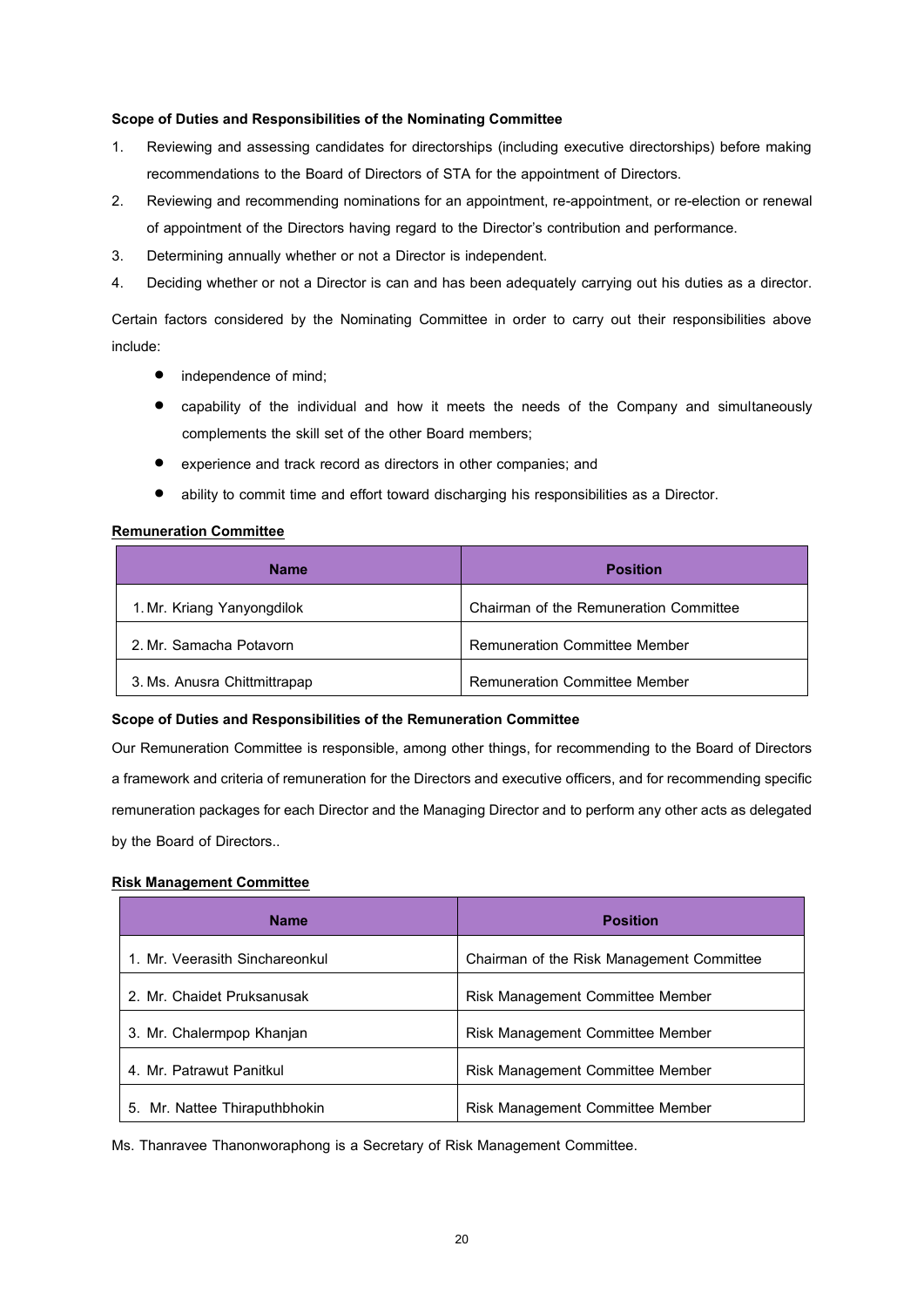#### **Scope of Duties and Responsibilities of the Risk Management Committee**

- 1. To determine the overall risk management policy and framework for the Company to cover material risks and to require the management to put in place protective and corrective measures and risk elimination that are appropriate;
- 2. To prepare risk management policy to cover overall aspects of risk management and to include key risks that are in line with the objectives, main goals, strategies, and acceptable level of risks for use as a unified risk management framework for all parties in the organization and submission to the Board of Directors for consideration. The Risk Management Committee shall supervise and ensure that the Company and its subsidiaries identify risks that could cause the Company and its subsidiaries to fail to achieve the defined objectives, taking into consideration both internal and external factors;
- 3. To review and ensure that the risk management policy is appropriate and efficient and prepare a report of the Risk Management Committee to be proposed to the Board of Directors as may be appropriate or when requested:
- 4. To draw up strategies for use in managing risks following the risk management policy approved by the meeting of the Board of Directors and to analyze, assess and follow up on the compliance with the defined risk management policy;
- 5. To follow up, assess and supervise risk management procedures of the management to ensure that it has the appropriate level and is following the defined policy;
- 6. To be in charge of supervising and providing support to ensure the success of the Enterprise-Wide Risk Management with the focus on raising risk awareness for the management and employees, and to promote risk management culture as a key factor in making any decisions relating to the use of resources or in taking any actions. The Risk Management Committee shall also have the duty to provide support to the function of the Risk Working Group and/or the Risk Manager;
- 7. To review the sufficiency of the risk management policy of the Company and its subsidiaries including the effectiveness of the system and compliance and propose the same to the Board of Directors at least once a year to ensure that the risk management policy is in line with and suitable for the current business strategies and environment;
- 8. To advise the Board of Directors on actions to be taken and improved to be in line with the policies and strategies defined by the Board of Directors;
- 9. To seek advisers or persons who are independent to express an opinion or give recommendations as may be necessary;
- 10. To consider, review and revise the Charter for the Risk Management Committee at least once a year and propose to the Board of Directors for consideration and approval;
- 11. To perform other tasks as may be assigned by the Board of Directors meeting by and with the consent from the Risk Management Committee.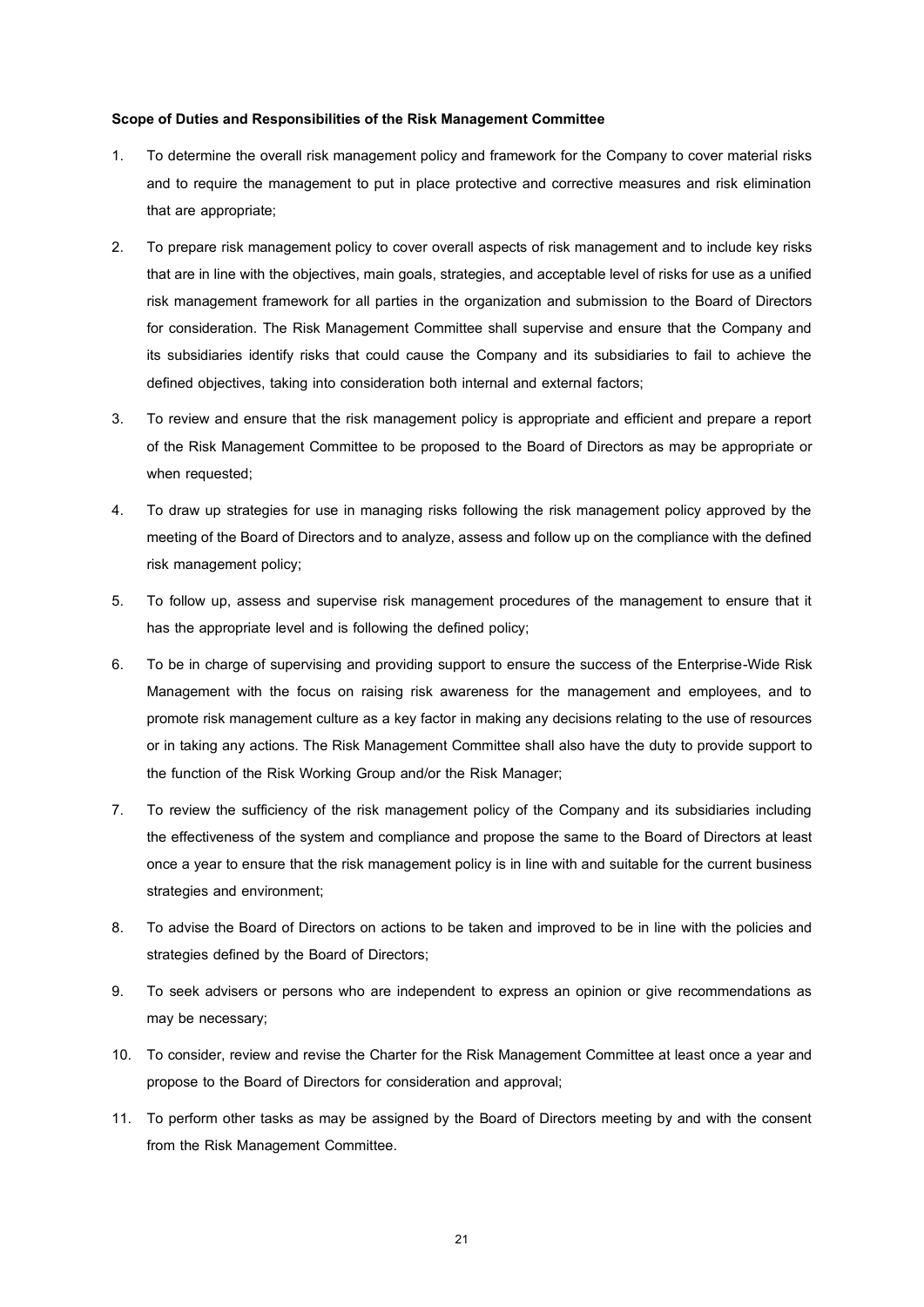# **Corporate Governance Committee**

| <b>Name</b>                    | Position                                       |
|--------------------------------|------------------------------------------------|
| 1. Ms. Anusra Chittmittrapap   | Chairman of the Corporate Governance Committee |
| 2. Mr. Thanatip Upatising      | Corporate Governance Committee Member          |
| 3. Mr. Veerasith Sinchareonkul | Corporate Governance Committee Member          |

Mrs. Pacharin Anuwongwattanachai is a Secretary of Corporate Governance Committee.

# **Scope of Duties and Responsibilities of the Corporate Governance Committee**

- 1. Determine the scope and policy of corporate governance in a manner consistent with international best practice and propose to the Board of Directors for approval.
- 2. Propose guidelines on corporate governance to the Board of Directors as well as provide advice and recommendations to the Board of Directors on matters of corporate governance.
- 3. Provide recommendations on requirements related to business ethics, good practices for directors, executives and employees as well as overseeing the principles of good corporate governance and sustainable development effective in practice to be continuity and suitable for business.
- 4. Provide advice, encourage and support the Company's operations in accordance with the principles of good corporate governance code of conduct and other policies related to the good corporate governance of the Company completely and efficiently.
- 5. Encourage and support the Company to communicate with Directors, executives, employees at all levels and related parties in aware of and understand the policies and guidelines regarding good corporate governance principles code of conduct social responsibility and other policies related to the company as well as supervise the implementation of such policies and guidelines.
- 6. Consider reviewing the policies and guidelines on corporate governance for continuous efficiency and effectiveness as well as to ensure that information is disclosed in the form of a report as appropriate.

# **Sustainable Development Committee**

| <b>Name</b>                     | <b>Position</b>                          |
|---------------------------------|------------------------------------------|
| 1. Mr. Veerasith Sinchareonkul  | Chairman of the Sustainability Committee |
| 2. Mr. Vitchaphol Sincharoenkul | Sustainability Committee Member          |
| 3. Mr. Chalermpop Khanjan       | <b>Sustainability Committee Member</b>   |

# **Scope of Duties and Responsibilities of the Sustainable Development Committee**

1. Formulating directions, policies, strategies, goals and work plans for sustainable development covering environmental dimensions, social and governance & economic of the company to be presented to the Board of Directors.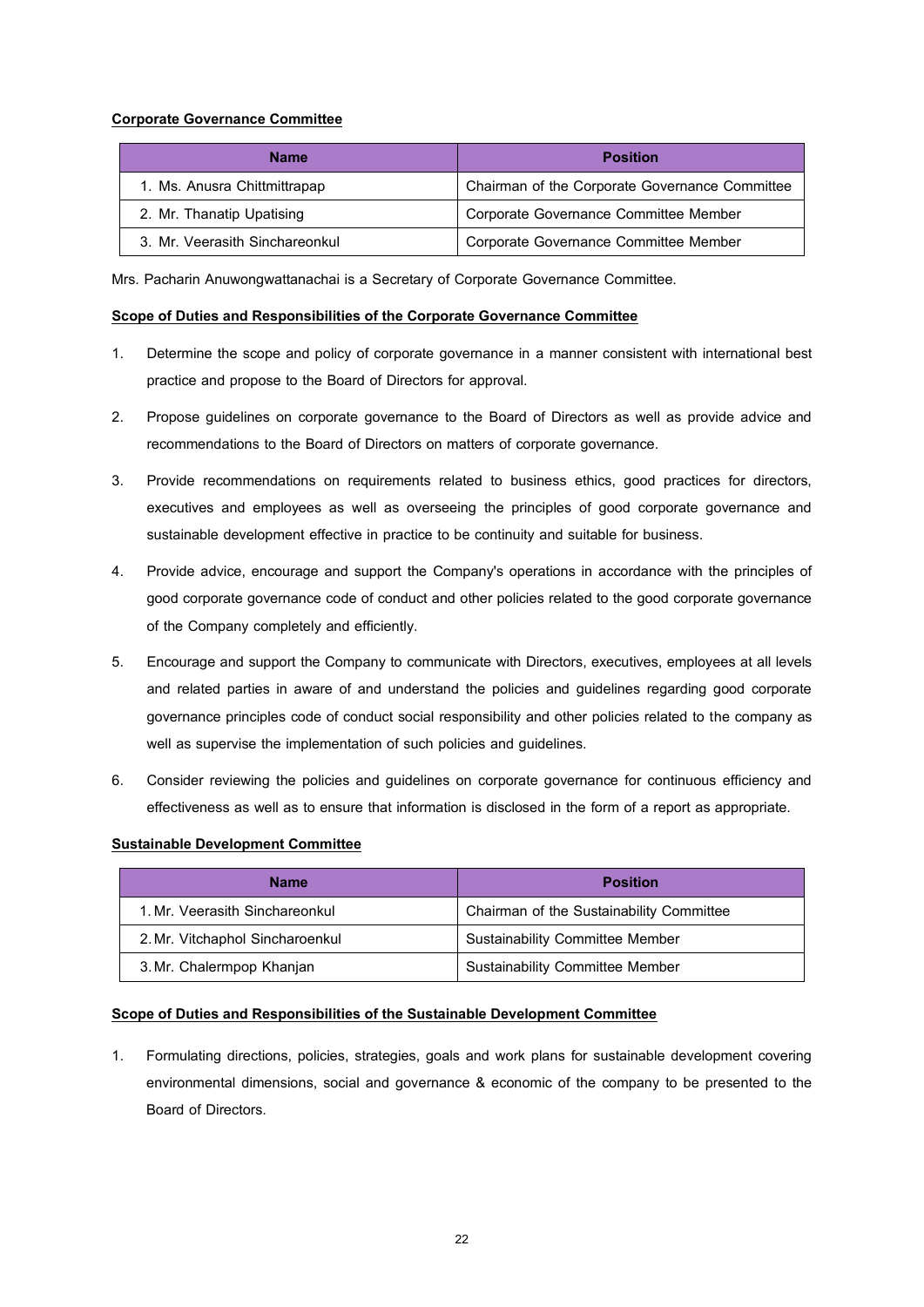- 2. Support and drive cooperation in sustainability operations throughout the organization by providing advice and promoting the integration of sustainability performance into business strategies risk assessment and corporate plans for both short-term and long-term to achieve the organization's sustainability goals.
- 3. Review and recommend the Company's sustainability practices in line with best practices and international standards to be up-to-date at all times as well as propose to the Board of Directors for consideration, improvement and development.
- 4. Consider and approve the organization's annual sustainability issues in accordance with the needs and expectations of the stakeholders, external context, direction and goals of the organization as well as propose to the Board of Directors for approval and assign the management to respond and follow up.
- 5. Follow up and summarize the sustainability performance of the organization and report progress to the Board of Directors at least once a year.
- 6. Oversee the disclosure of company sustainability information through the Company's annual report and annual sustainability report.
- 7. Consider the appointment of a sustainability working group as it deems appropriate.

#### *(3) Remuneration*

The director remuneration policy has been established to consider and review the appropriateness by the Board of Directors, delegating the Nomination and Remuneration Committee with clear and transparent.

# • **The Remuneration of Directors Policy**

The Board of Directors defined the director remuneration policy. The remuneration and meeting allowance is specified to the Chairman of the Board of Directors, Executive Directors, Non-Executive Directors, the Chairmanof Audit Committee, and Audit Committee Members. In this regard, the Remuneration Committee must propose a framework and criteria of remuneration for the Directors to the Board of Directors' meeting to agree with before proposing to the Shareholders' meeting to approve. Remuneration is considered based on the Company's performance, the director's responsibility, and compared with the other listed companies in SET that have similar market capitalization and other listed companies in the same industry. This shall support the remuneration structure to be appropriate for the perseverance, responsibilities, and experiences of Directors that shall lead the Company to be achieved in both short-term and long-term goals. In addition, the remuneration will be disclosed in the Company's annual report.

### • **The Remuneration of Management Policy**

The CEO, as a representative of the Board of Directors, shall consider the management remuneration policy. Such remuneration will be appropriately considered based on the remuneration structure of the Company compared to remuneration information surveyed by recognized institutes, organizations, and entities as well as the inflation rate and net profits of the Company together, including performance and consistency with the duties and responsibilities assigned.

Sri Trang International Pte. Ltd. has entered into employment agreements with Dr. Viyavood Sincharoenkul and Mr. Paul Sumade Lee. Each of these employment agreements does not have a fixed term of employment.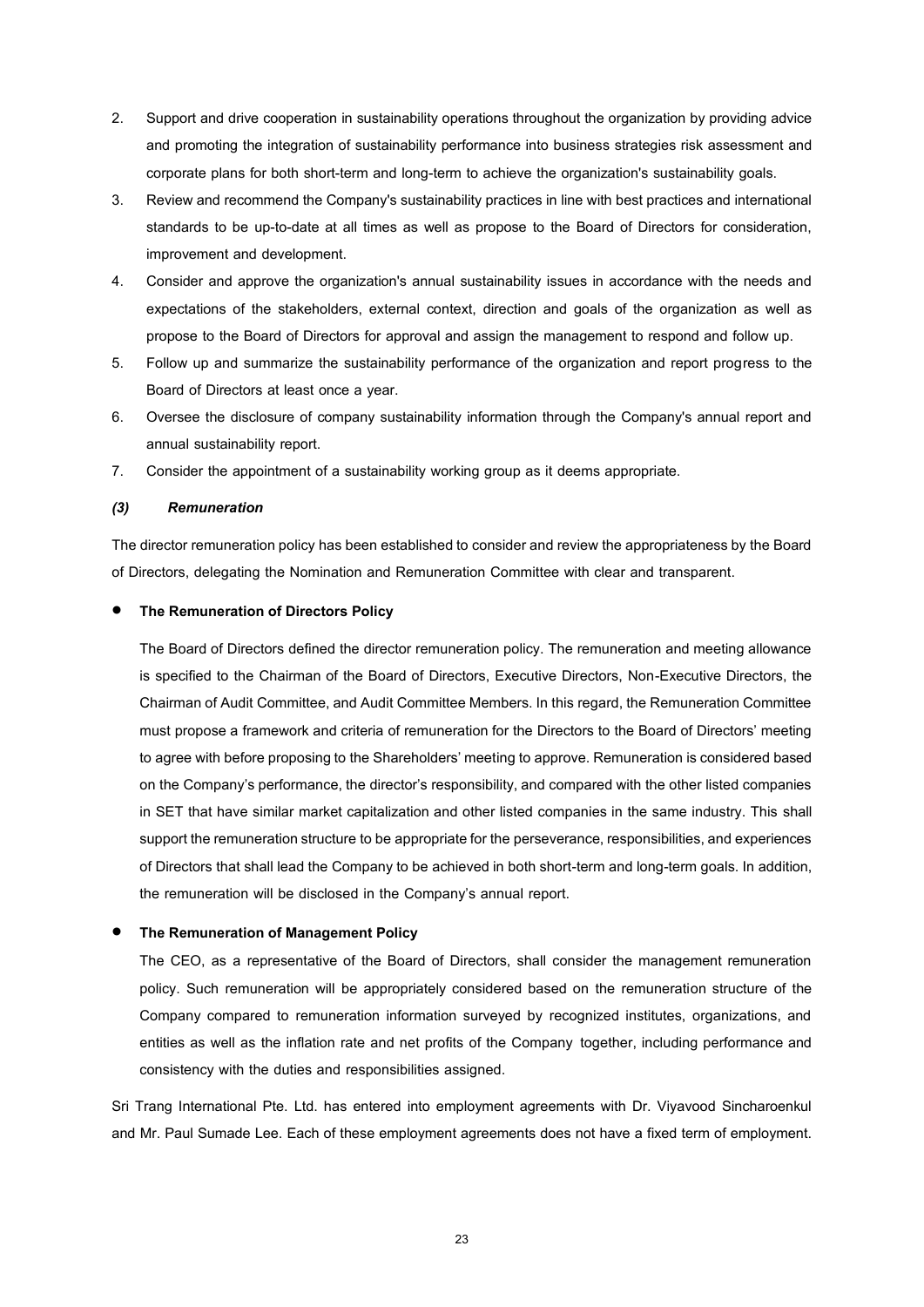Pursuant to their respective employment agreements, Dr. Viyavood Sincharoenkul and Mr. Paul Sumade Lee will be entitled to the following:

- a monthly salary and a variable bonus, as determined by the Profit Incentive Scheme (as defined below); and
- reimbursements of all reasonable business expenses incurred or paid for during the term of employment, in connection with the performance of their duties to Sri Trang Group.

# **Profit Incentive Scheme**

Mr. Viyavood Sincharoenkul and Mr. Paul Sumade Lee, who are the Directors of the Company, have the right to participate in the Profit Incentive Scheme in each fiscal year of Sri Trang International which is a subsidiary of the Company.

Under the Profit Incentive Scheme in each fiscal year, if the Board of Directors of Sri Trang International considered that there is a surplus after deducting (a) 10% of Sri Trang International's paid-up capital; or another amount as the Board of Directors of Sri Trang International deems appropriate, (b) 5 percent of the relevant fiscal year retained earnings; and (c) the relevant fiscal year retained earnings from Sri Trang International's earnings. after tax (as stipulated in the audited financial statements), 20% of the said Surplus will be paid under the Profit Incentive Scheme ("Profit Incentive").

# *(4) Training for Directors and Executives*

If there is a newly appointed or elected director, the Company will arrange an orientation by stipulating guidelines to create knowledge and understanding for directors to be able to perform efficiently.

The Company Secretary is a coordinator in various subjects such as company certificate, company regulations, the Listed Companies Handbook, and 56-1 One Report.

# **Succession Planning**

The Company has initiated a succession plan for high-level Executives to ensure that the Executives or supervisors in the key positions shall have successors. The succession plan is key to maintain and increase competitiveness, mitigate Human Resources management risk, and retaining qualified employees.

# *Succession Plan for Group Manager and Above*

Succession plans for key positions are the process of preparing personal readiness proactively, planning a career path for management-level employees, and preventing the lack of employees in critical jobs or key positions of the Company in the future. The Company will select from the things are as follows:

1) Performance

2) Potential; considering from leadership competency, attitude, and behavior relative to core values Those who pass the assessment as successors will be considered as high potential talents and appropriately developed to prepare them to be a leader of the organization in the future. For the selection, the Company will take the Company's employees as the priority. The Company will review the list of successors regularly every two year, and if the successor cannot be found from internal candidates, the Company will then select qualified persons from outside.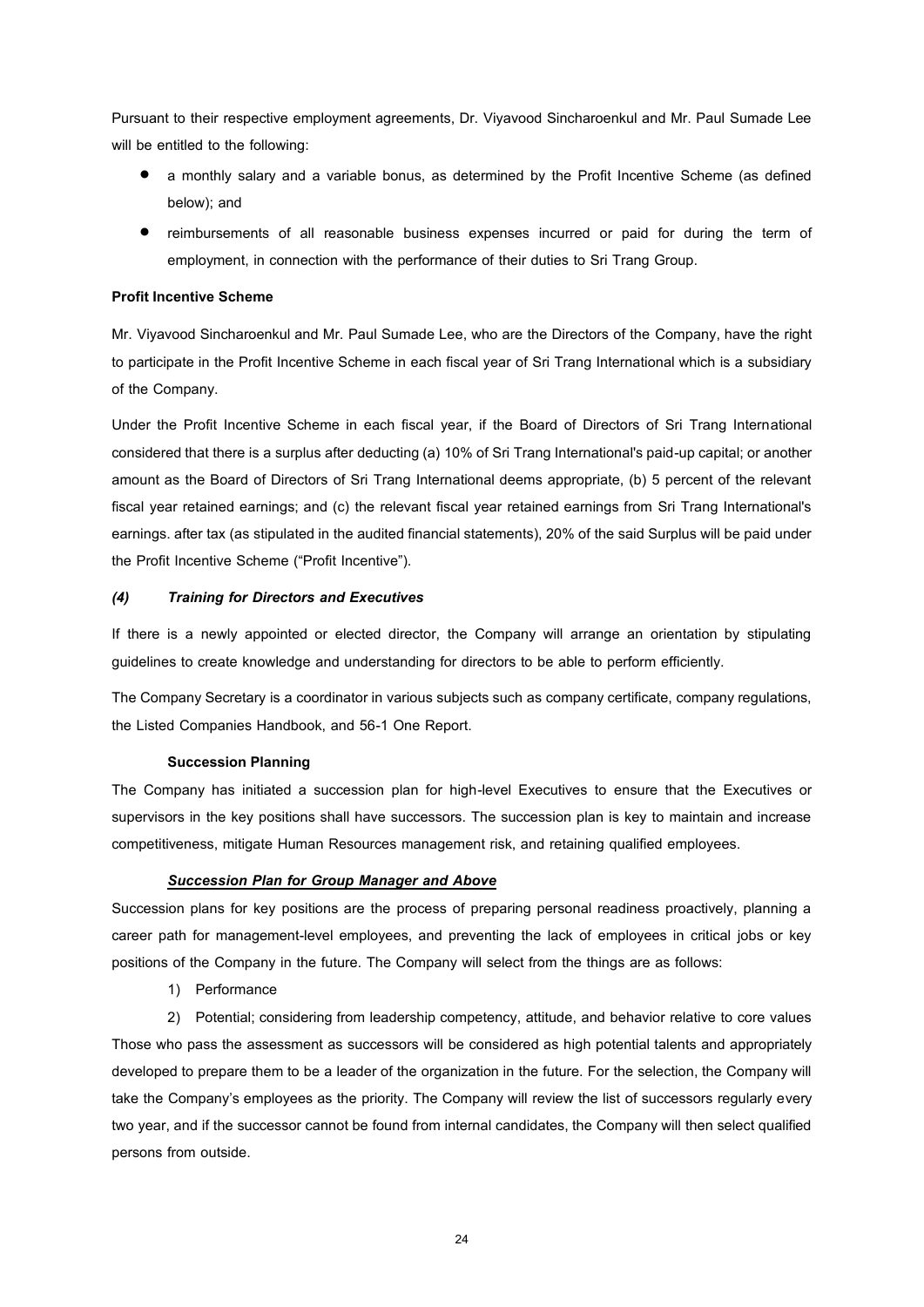### **Developing of Directors, Executives, and Company Secretary**

The Board of Directors emphasizes the development of knowledge and ability to perform their duties as Directors. All the Company's directors have already passed the training courses on the directors' duties and responsibilities from the Thai Institute of Directors Association (IOD). The Company has facilitated Directors and Executives to attend various training and seminars to increase their knowledge in their work operations.

#### *(5) Assessment of the Directors' Performance*

STA has conducted the Directors' self-assessment where the assessment form is following good corporate governance, so that the assessment results can be further used to develop the performance of the directors. Four types of assessment forms are; the Company has assessed the performance of the Board of Directors and Sub-committees as well as assessment of the Chairman and presents the results to the Board of Directors' meeting annually at least once a year so that the Company's Directors have known and used it to improve and develop to be more effective. The assessment of the Board of Directors can be divided into two types, namely the assessment of the Board as a whole and self-assessment.

It will be assessed as follows;

- 1. Evaluate the performance of The Board as a whole (Assessment of the Board as a whole)
- 2. Evaluate the performance of Individual Board Members (Self-Assessment)
- 3. Evaluate the performance of Individual Sub-committee, consisting of (1) Audit Committee (2) Nomination Committee (3) Remuneration Committee, and (4) Risk management Committee
- 4. Evaluate the performance of the Chief Executive Officer (CEO)

#### *Process and Criteria for Evaluating the Performance of Directors*

The Company Secretary is responsible for delivering assessment forms to all directors to evaluate the performance of their position as the Board of Directors and sub-committees. Then, the Company Secretary has to follow up the past year assessment forms to prepare a summary of those assessment results following the criteria and report them to the Board of Directors for further consideration.

The details of the assessment can be summarized as follows:

- 1. The Board Assessment Form (Assessment of the Board as a whole) consists of 6 areas; structure and qualification of the Board of Directors, roles, duties, and responsibilities of the Board of Directors, the Board's meetings, the Board's performance of duties, relationship with management, and self-development of the Directors as well as the development of Executive Officers.
- 2. Individual Board Member Assessment Form (Self-Assessment) consists of 4 areas; 1) responsibility on their decisions and actions, 2) the effective performance of their duties, 3) fair and 4) equitable treatment to the stakeholders, transparency and traceability of work with the disclosure of information, and level of Principles of Business Ethics as well as Code of Business Conduct on their business operation.
- 3. Individual Sub-committee Assessment Form (Assessment of the Sub-committee as a whole) consists of 3 areas; the structure of the sub-committees, effectively carrying out duties during meetings and duties, and responsibilities of the sub-committees.